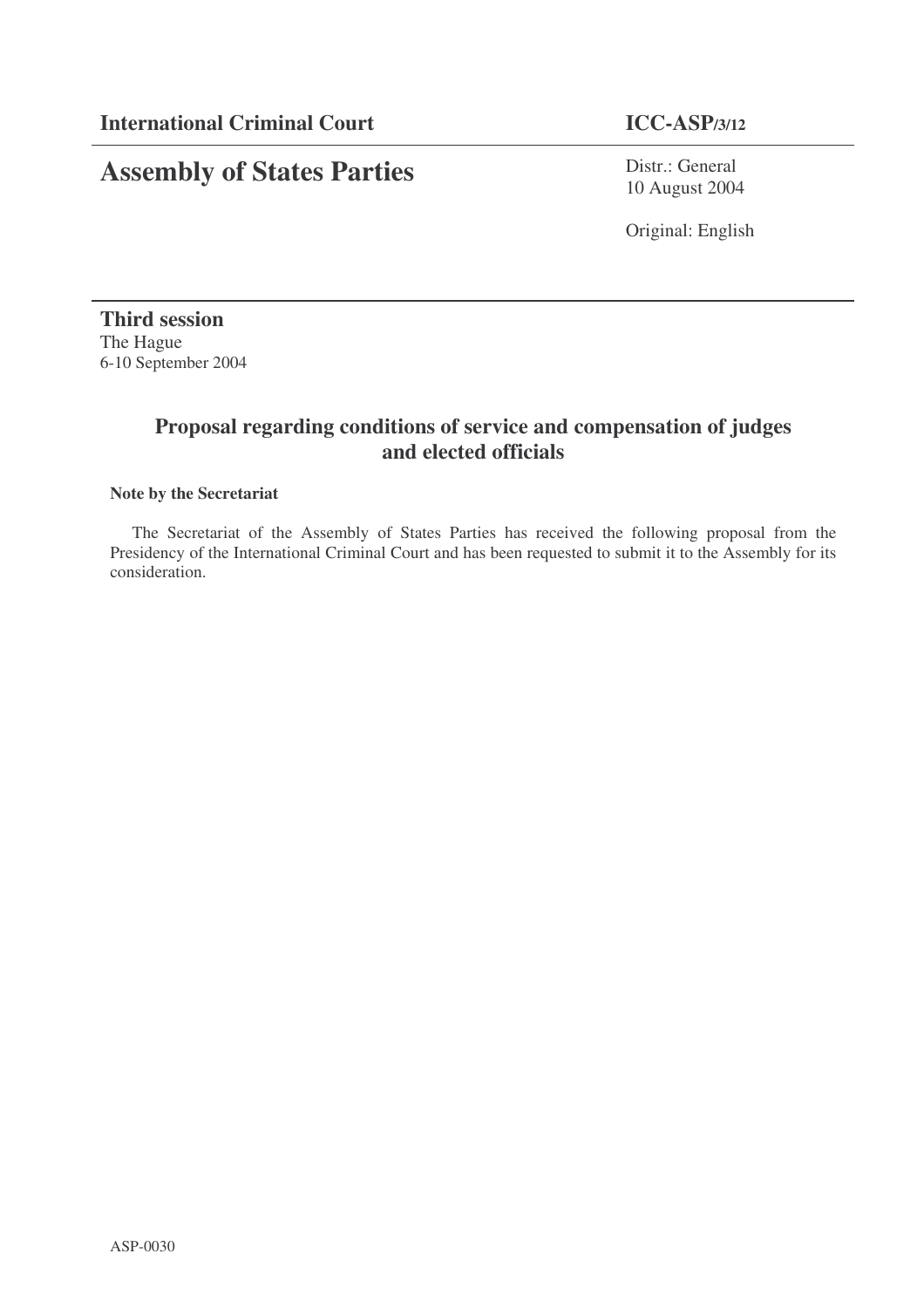# **Proposal regarding the conditions of service and compensation of judges and elected officials**

1. In accordance with article 49 of the Rome Statute, the present proposal is submitted to the Assembly of States Parties (the Assembly) for consideration and decision. It comprises:

- Draft conditions of service and compensation of judges of the Court (annex I), including draft travel and subsistence regulations for judges (appendix 1), draft pension scheme regulations for judges (appendix 2) and a memorandum addressing the issue of disability and retirement pensions for the first judges of the Court (appendix 3);
- Draft conditions of service and compensation of the Prosecutor and Deputy Prosecutors (annex II), including draft travel and subsistence regulations for the Prosecutor and Deputy Prosecutors (appendix 1) and draft pension scheme regulations for the Prosecutor and Deputy Prosecutors (appendix 2);
- Draft conditions of service and compensation of the Registrar (annex III), including draft travel and subsistence regulations for the Registrar (appendix 1) and draft pension scheme regulations for the Registrar (appendix 2).

2. The conditions of service of the judges were adopted by the Assembly during its first session in September 2002 in annex VI to the Budget for the first financial period of the Court (ICC-ASP/1/3), and revised and reissued by the Assembly during its second session in September 2003 in Part III.A of document ICC-ASP/2/10. Nevertheless, it has come to light in applying the conditions of service of judges that the document does not address important issues such as residency, disability pension and child benefit. After further analysis and reference to the terms and conditions of service of judges of the International Court of Justice and the International Criminal Tribunals for the former Yugoslavia and Rwanda, this proposal was drafted in order to clarify and amend the provisions of Part III.A where appropriate.

3. Although the proposed draft addresses the lacunae mentioned above, it does not deal with the fact that the discrepancy in the length of the terms of office of the first judges of the Court appears to result in inequalities with regard to their disability and retirement pension entitlements. The memorandum contained in annex I attempts to remedy the situation by granting the first judges of the International Criminal Court (ICC) equivalent benefits in terms of retirement and disability pensions.

4. In accordance with article 49 of the Statute, the Assembly of States Parties may also decide upon the conditions of service of the Prosecutor and Deputy Prosecutors. The proposal, attached as annex II, is based on the conditions of service of judges and has been adjusted to reflect the respective status of the Prosecutor and Deputy Prosecutors, as well as their powers and privileges.

5. The conditions of service of the Registrar are drafted along similar lines to the conditions of service of judges. However, the calculation of the Registrar's retirement pension takes into consideration the different duration of the Registrar's term of office. Moreover, as the post of Deputy Registrar is not foreseen in the Court's draft Budget, this position is not yet covered by the document in annex III. It will be necessary to revert to the issue in due course.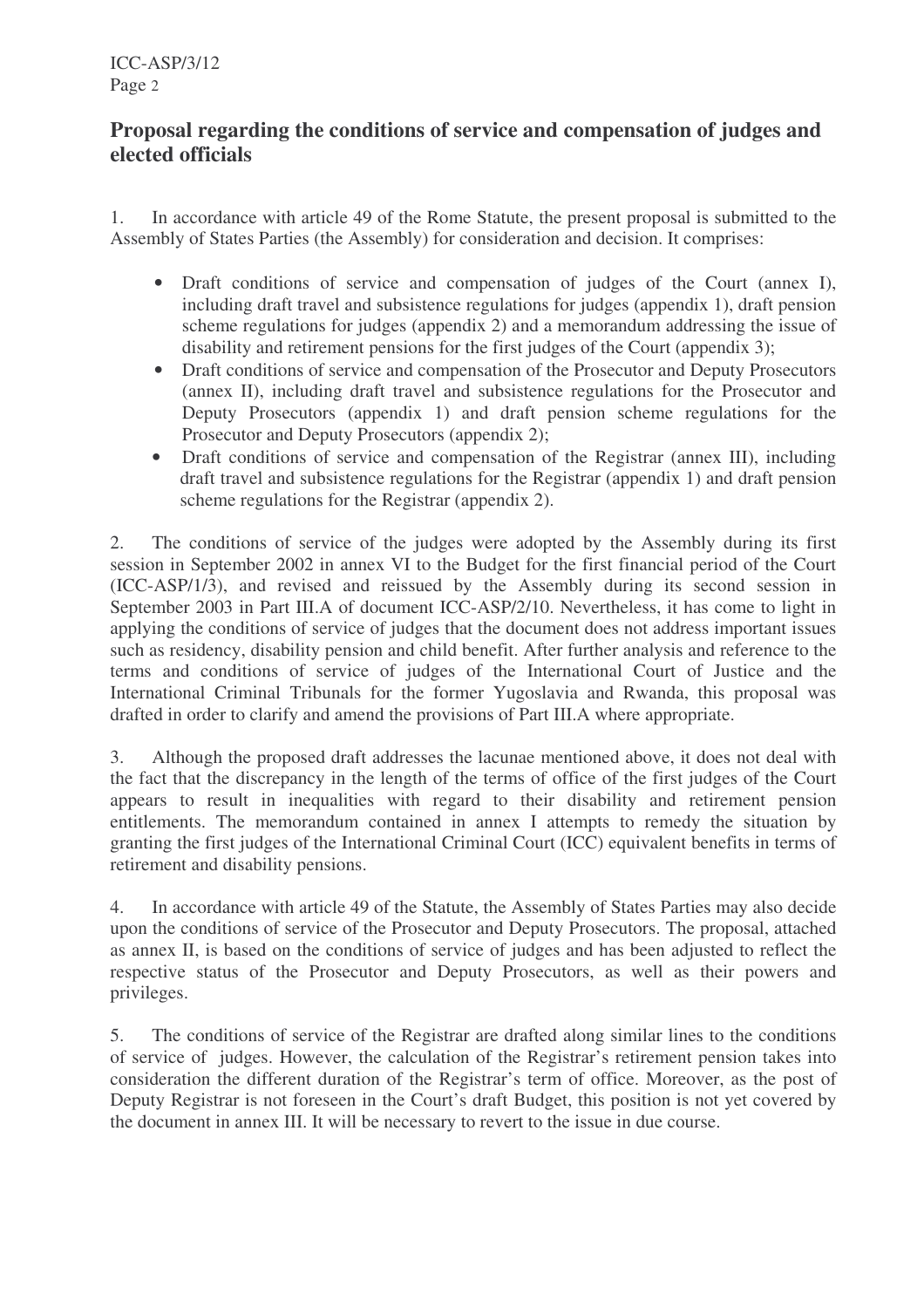# **Annexes**

- Annex 1 Draft conditions of service and compensation of judges of the International Criminal **Court** 
	- Appendix 1. Draft travel and subsistence regulations for judges of the International Criminal Court
	- Appendix 2. Draft pension scheme regulations for judges of the International Criminal Court
	- Appendix 3. Memorandum addressing the issue of disability and retirement pensions for the first judges of the Court
- Annex II Draft conditions of service and compensation of the Prosecutor and Deputy Prosecutors of the International Criminal Court
	- Appendix 1. Draft travel and subsistence regulations for the Prosecutor and Deputy Prosecutors of the International Criminal Court
	- Appendix 2. Draft pension scheme regulations for the Prosecutor and Deputy Prosecutors of the International Criminal Court
- Annex III Draft conditions of service and compensation of the Registrar of the International Criminal Court
	- Appendix 1. Draft travel and subsistence regulations for the Registrar of the International Criminal Court
	- Appendix 2. Draft pension scheme regulations for the Registrar of the International Criminal Court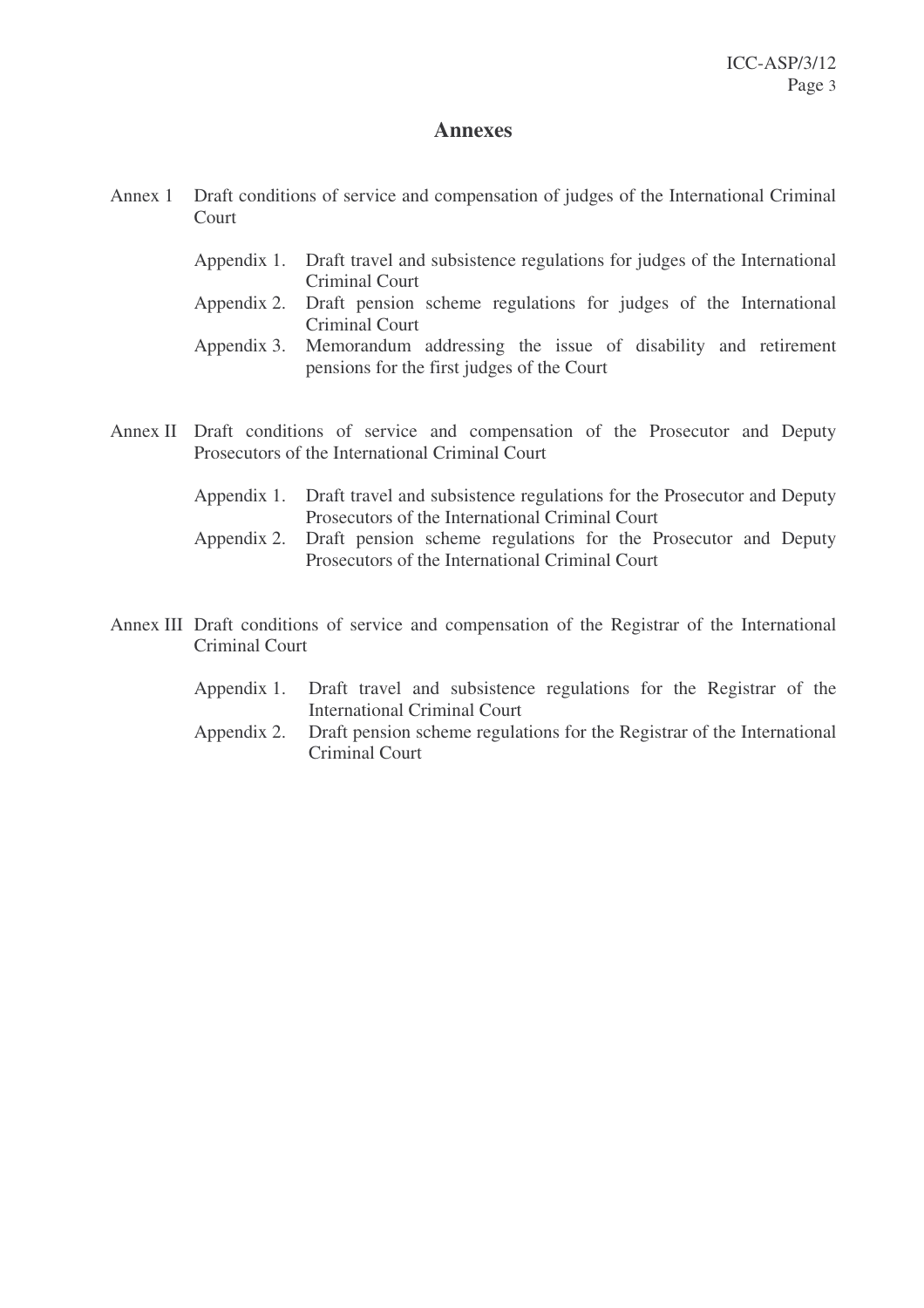# **Annex I**

# **Draft conditions of service and compensation of judges of the International Criminal Court**

### **Editorial note pertaining to annex I (including appendices 1 and 2):**

*Items in smaller, italic and bold font refer to the provisions of Part III.A of ICC-ASP/2/10 (hereinafter referred to as "Part III.A") – Conditions of service and compensation of judges of the International Criminal Court.*

Items in smaller, underlined font refer to provisions of the documents laying down the terms and conditions of judges of the International Court of Justice (ICJ) and the International Criminal Tribunal for the former Yugoslavia (ICTY) adopted by the United Nations General Assembly.

*Items in smaller italic font provide background information.*

The draft conditions of service and compensation of judges embody the fundamental conditions of service of judges of the International Criminal Court (hereinafter: the "Court"), in accordance with articles 35 and 49 of the Rome Statute, annex VI of the budget for the first financial period of the Court (ICC-ASP/1/3, Part III, annex VI) adopted by the Assembly of States Parties (hereinafter: the "Assembly") during its first session in September 2002 and revised and reissued in Part III.A of document ICC-ASP/2/10 adopted by the Assembly during its second session in September 2003.

#### **I. Use of terms**

1. "A judge" shall mean a judge of the Court within the meaning of article 35 of the Rome Statute who serves on a full-time basis.

2. "Annual salary" shall mean, for the purpose of calculating the pension entitlement, the annual remuneration, exclusive of any allowances, fixed by the Assembly and received by a judge at the time he or she ceases to hold office.

*Similar to* article V, paragraph 2, of the ICJ Pension Scheme; article 5, paragraph 2, of the ICTY Pension Scheme. *Important for the purpose of calculating the pension.*

3. "Spouse" shall be a partner by marriage recognized as valid under the law of the country of nationality of a judge or by legally recognized domestic partnership contracted by a judge under the law of the country of his or her nationality.

In accordance with, UN ST/SGB/2004/4 dated 20 January 2004. Upon request of a number of the judges of *the Court.*

#### **II. Residence of judges**

1. Judges shall take up residence in the Netherlands within sufficient proximity to the seat of the Court to be available to attend the Court at short notice in order to discharge their duties under the Rome Statute and the Rules of Procedure and Evidence.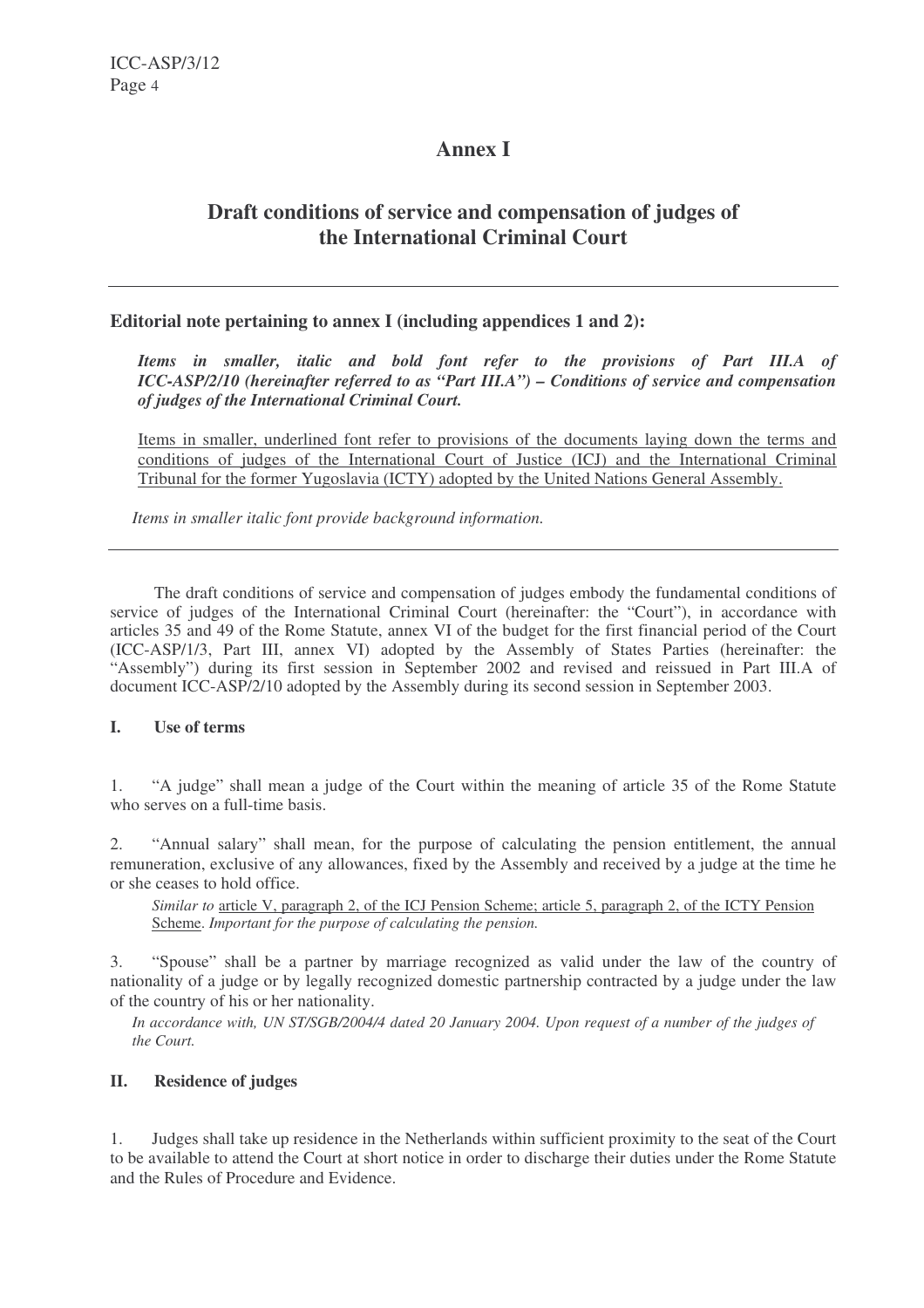The Rome Statute has left open the question of residence of full-time judges. Annex VI of the budget for the first financial period of the Court states in a footnote (see Part III.A of document ICC-ASP/2/10 [hereinafter: "Part III.A"], p. 199) that the Rome Statute has entrusted this matter to the judges. The Presidency has *concluded that practicability requires judges of the Court to reside in the vicinity of the Court.*

2. Residence status is defined as the establishment, through acquisition or long-term lease, of a permanent residence, coupled with the declaration by the judge concerned of resident status.

Article 7(b) of the ICTY General Terms and Conditions; *the ICJ does not have such a provision because* only the President of the Court is required to reside at the seat of the Court, in accordance with article 22 *of its Statute.*

### **III. Emoluments**

1. The annual remuneration of a judge shall be  $\epsilon$ 180,000 net. *Part III.A, paragraph 1.*

2. The President shall receive a special allowance paid at the rate of ten (10) per cent of the President's annual remuneration. Based on the remuneration above of €180,000 net, the special annual allowance shall be €18,000 net.

#### *Part III.A, paragraph 2*

3. The First or Second Vice-President, or, in exceptional circumstances, any other judge assigned to act as President, shall be entitled to a special allowance of €100 net per day for each working day acting as President, up to a maximum of  $\epsilon$ 10,000 per year.

*Part III.A, paragraph 3, with the following addition: "in exceptional circumstances, any other judge assigned to act as President" to provide for all eventualities.*

### **IV. Travel costs and subsistence benefits**

1. A judge shall be entitled to payment of travel expenses and subsistence benefits as set forth in the travel and subsistence regulations for judges of the International Criminal Court, attached as appendix 1 hereto.

*Partly set forth in Part III.A, paragraph 7 and ff. - for details see appendix 1.*

# **V. Pension scheme**

1. A judge shall, upon retirement, be entitled to receive a pension as set forth in the pension scheme regulations for judges of the International Criminal Court, attached as appendix 2 hereto.

*Partly set forth in Part III.A, paragraph 5 – for details see appendix 2.*

2. Pensions in payment shall be automatically revised by the same percentage and at the same date as remuneration adjustments.

*Part III.A, paragraph 5(e).*

# **VI. Surviving spouse's pension**

1. Upon the death of a judge or a former judge, the surviving spouse shall be entitled to a surviving spouse's pension as set forth in the pension scheme regulations for judges of the International Criminal Court, attached as appendix 2 hereto.

*Part III.A, paragraph 5(d) - for details see appendix 2.*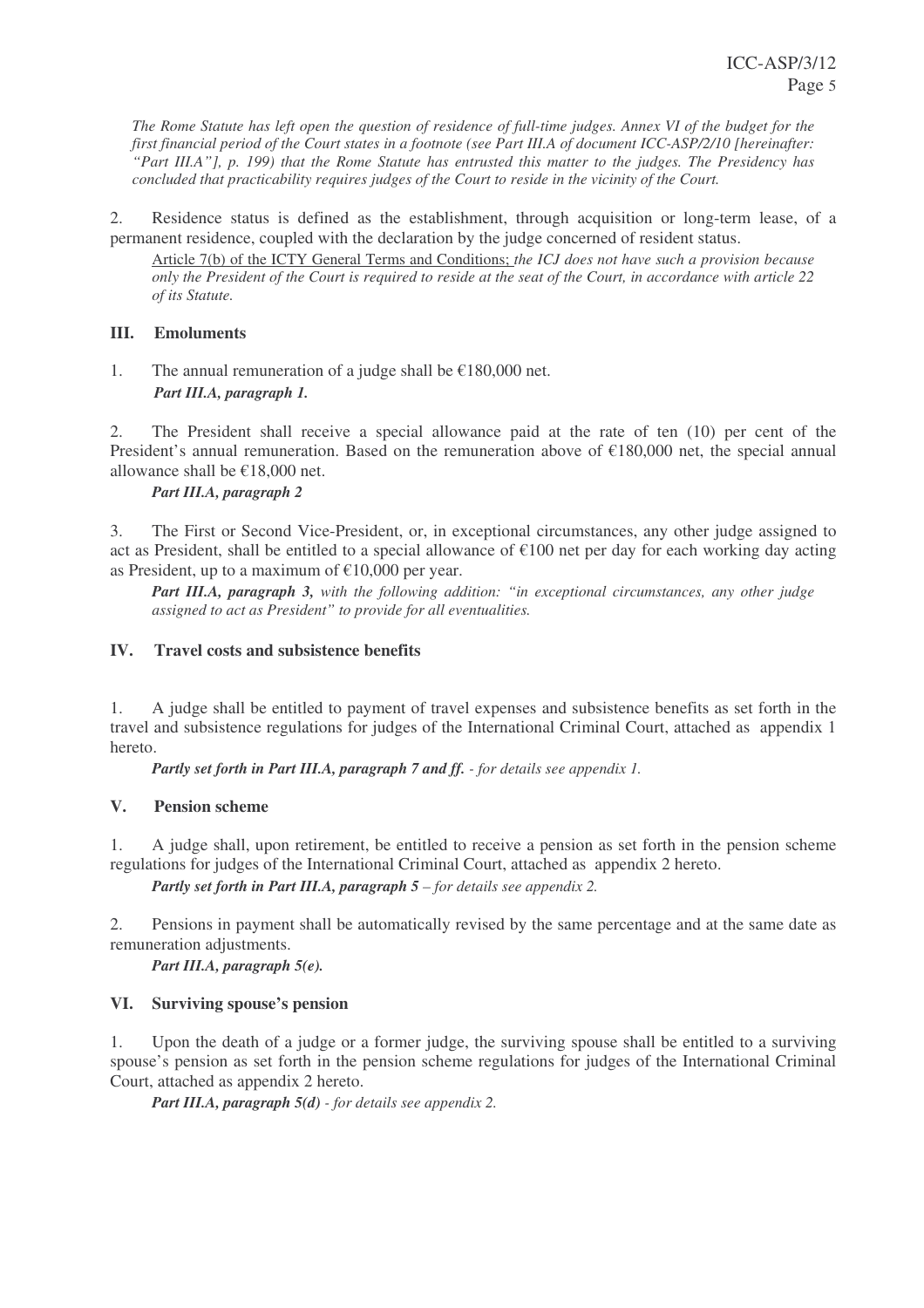### **VII. Child benefit**

1. Upon the death of a judge or a former judge, his or her natural or legally adopted child shall be entitled to a child benefit as set forth in the pension scheme regulations for judges of the International Criminal Court, attached as appendix 2 hereto.

*For details see appendix 2. In accordance with the child benefit accorded to ICJ and ICTY judges.*

### **VIII. Survivor's benefit**

1. In the event of the death of a judge, eligible survivor(s), as defined in paragraph 2 below, shall be compensated in the form of a lump-sum payment equivalent to one month of base remuneration for each year of service, subject to a minimum payment equivalent to one month of base remuneration and a maximum of nine months of base remuneration.

Article 5(a) of the ICTY General Terms and Conditions. *Recommended by the Secretary-General in A/52/520, dated 22 October 1997 and adopted by the General Assembly in A/RES/53/214 dated 11 February 1999.*

2. For the purposes of paragraph 1 above, eligible survivor shall include the surviving spouse of the judge, provided that the spouse was married to the judge at the date of the judge's death, and natural or legally adopted children of a deceased judge who are unmarried and who have not reached the age of twenty-one (21) years as of the date of the judge's death.

Article 5(b) of the ICTY General Terms and Conditions. *Recommended by the Secretary-General in A/52/520 dated 22 October 1997 and adopted by the General Assembly in A/RES/53/214 dated 11 February 1999.*

# **IX. Education allowance**

1. Judges shall be entitled to an education grant for the benefit of their children equivalent to that applicable to United Nations officials.

*Part III.A, paragraph 4.*

#### **X. Health insurance**

1. Judges shall be responsible for their own health insurance arrangements. *Part III.A, paragraph 6.*

#### **XI. Leave**

Not explicitly regulated in the terms and conditions of either the ICJ or the ICTY. However, relevant for *good administration/management.*

1. Annual leave shall accrue to judges at the rate of eight (8) weeks a year. Leave may be taken in accordance with a procedure to be agreed upon by the judges and in accordance with a yearly decision taken by the plenary meeting of the judges concerning the days the Court will be in recess.

2. Annual leave may be accumulated, provided that not more than eighteen (18) weeks of such leave shall be carried forward to the following year.

#### **XII. Entry into force**

*New provision*

1. The conditions of service and compensation of judges of the International Criminal Court embodying the fundamental conditions of service of judges as set forth in this document, including its appendices, shall enter into force upon the adoption of this document by the Assembly.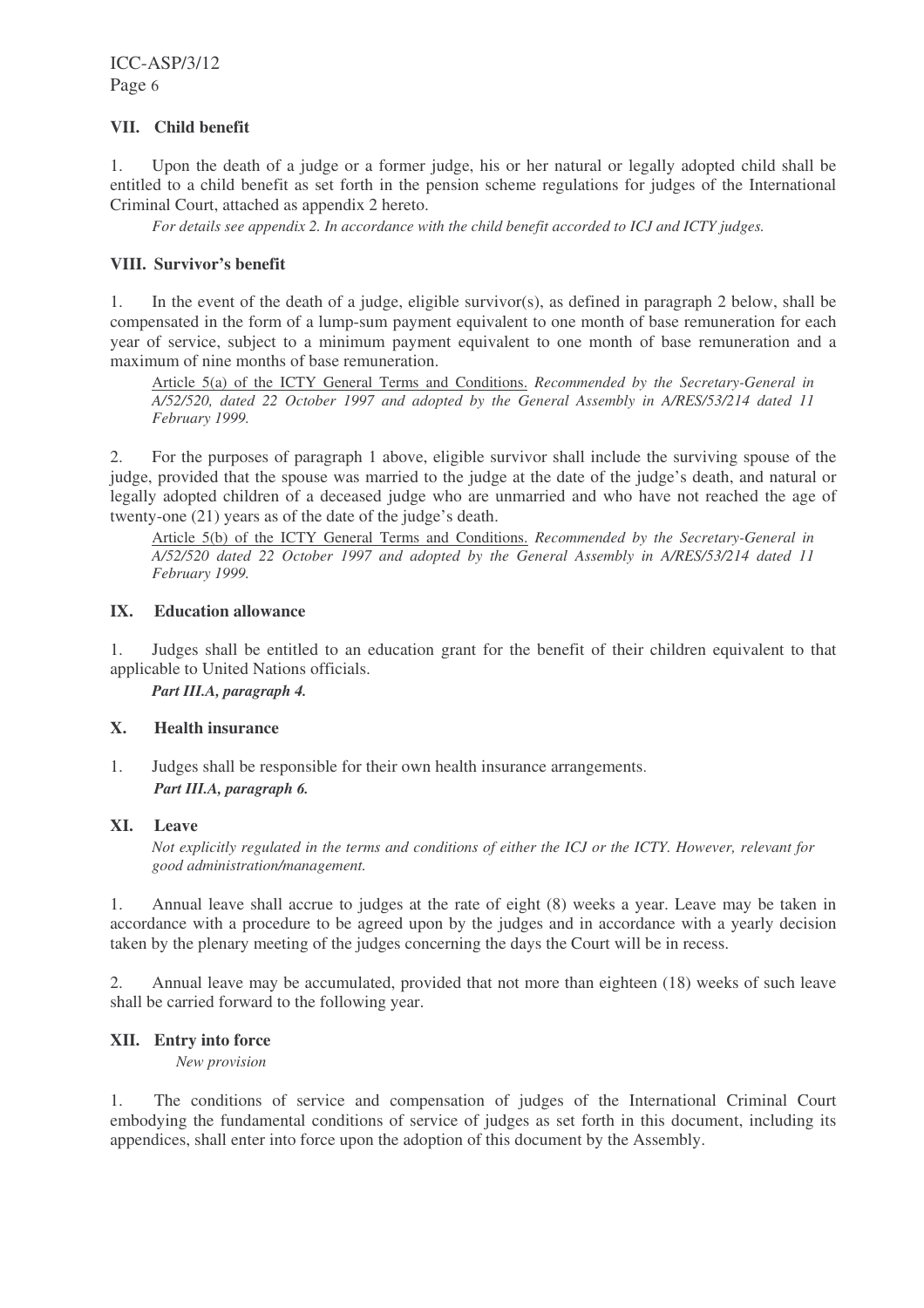2. Upon adoption by the Assembly, this document shall supersede the conditions of service and compensation of full-time judges set forth in Part III.A of document ICC-ASP/2/10.

### **XIII. Revisions**

1. The conditions of service and compensation of judges of the International Criminal Court shall be reviewed by the Assembly as soon as practicable following the review of the conditions of service of the judges of the International Court of Justice by the General Assembly of the United Nations.

As the Assembly makes reference to the conditions of service of the ICJ, it appears to make sense to revise *the conditions of service of judges of the Court in the same cycle.*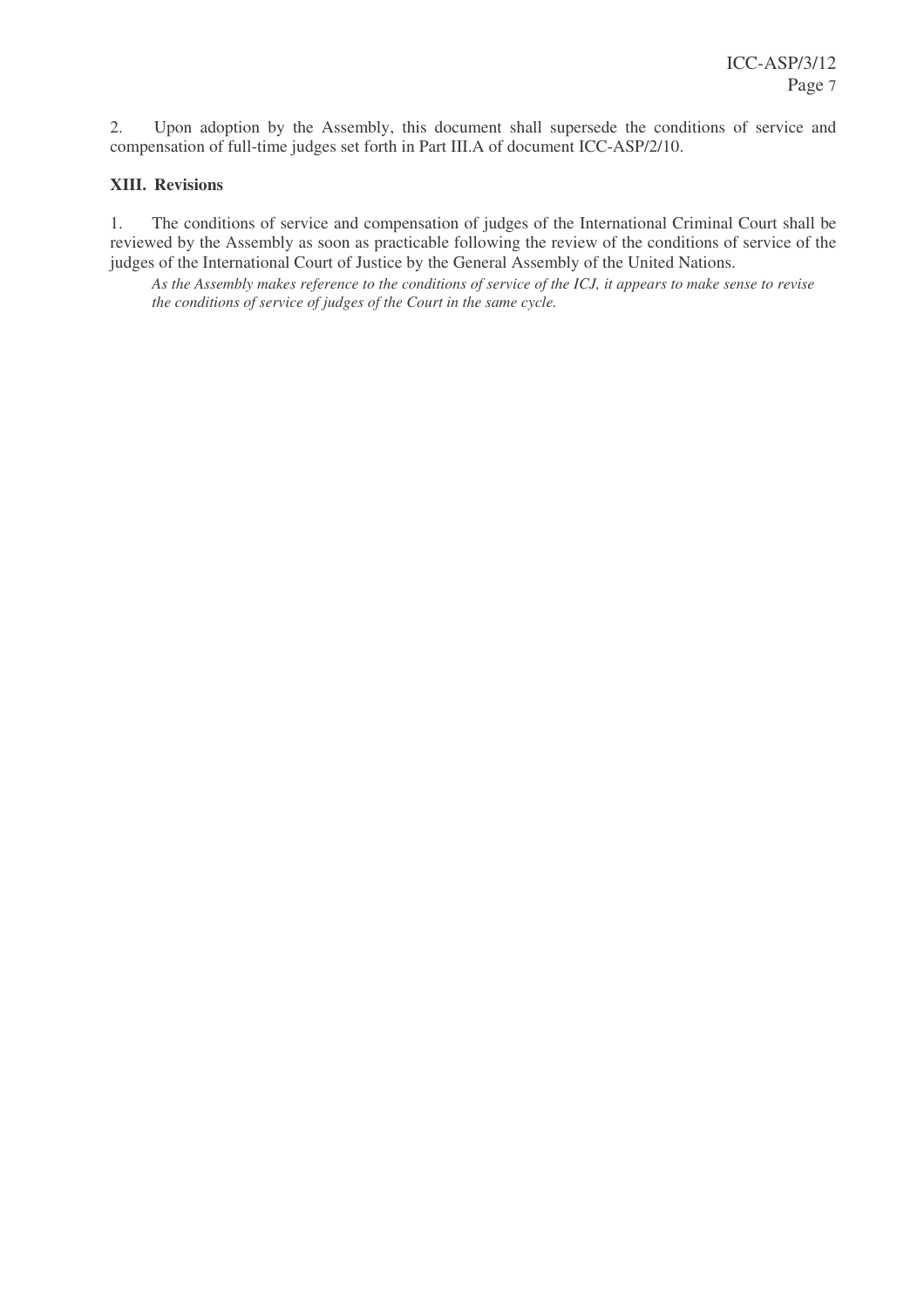# **Draft travel and subsistence regulations for judges of the International Criminal Court**

### **Article I Travel expenses**

1. The Court shall pay, subject to the conditions of these regulations, the travel expenses of judges necessarily incurred on duly authorized journeys. The following shall be deemed to be duly authorized journeys by judges:

Article 1, paragraph 1, of the ICJ Travel and Subsistence Regulations; article 1, paragraph 1, of the ICTY Travel and Subsistence Regulations.

- (a) A trip from his or her declared home, at the time of appointment, to the seat of the Court, in connection with the transfer of his or her residence; *Part III.A, paragraph 7(a).*
- (b) A round trip every second calendar year after the year of appointment from the seat of the Court to his or her declared home at the time of appointment; *Part III.A, paragraph 7(c).*
- (c) Upon termination of his or her appointment, a trip from the seat of the Court to his or her declared home at the time of appointment, or to any other place provided that the cost of the journey is not greater than the cost of the trip to his or her declared home at the time of appointment;

*Part III.A, paragraph 7(d).*

Where the spouse and/or dependent children of a judge reside with him or her at the seat of the Court, the Court shall reimburse the travel expenses for trips undertaken in conjunction with (a), (b) and (c) of this paragraph;

*Part III.A, paragraph 7(e).*

(d) Other journeys on official business undertaken under the authority of the President of the Court.

> ICJ Travel and Subsistence Regulations, article I, paragraph 1(f); ICTY Travel and Subsistence Regulations, article 1, paragraph 1(e).

2. In all cases, payment by the Court of travel expenses shall comprise the cost of trips actually undertaken, subject to the following maximum entitlements:

ICJ Travel and Subsistence Regulations, article 1, paragraph 2; ICTY Travel and Subsistence Regulations, article 1 paragraph 2.

(a) The cost of business-class travel, including the expenses normally associated with travel. The cost of transportation of baggage in excess of the weight or size carried free by transportation companies will not be allowable as an expense unless the excess is necessarily carried for official business reasons;

*Part III.A, paragraph 8.*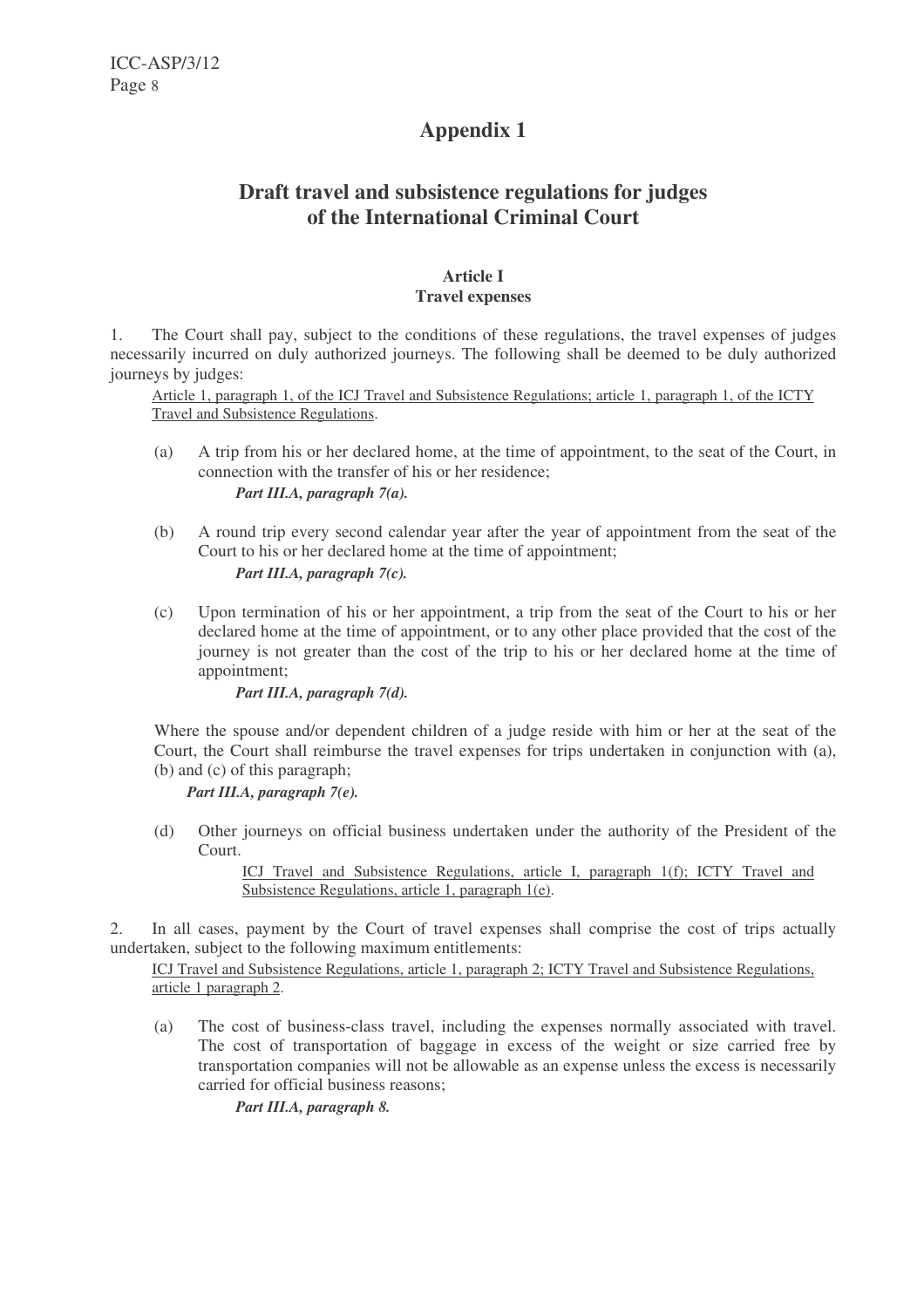(b) Travel shall be by the most cost-effective and time-efficient means and route. Other arrangements may be authorized by the President of the Court for special reasons.

> *Along the lines of* article 1, paragraph 2(a), (b) and (c) of the ICJ Travel and Subsistence Regulations as well as article 1, paragraph 2(a), (b) and (c) of the ICTY Travel and Subsistence Regulations.

### **Article II Subsistence allowances**

1. A daily subsistence allowance shall be paid to a judge while on official travel under article I, paragraph 1, subparagraphs (a), (c) and (d) of this appendix. The allowance will be regarded as covering all charges for meals, lodging, local transportation costs and gratuities, and other personal expenses.

Article 2, paragraph 1, of the ICJ Travel and Subsistence Regulations; article 2, paragraph 1, of the ICTY Travel and Subsistence Regulations.

2. The daily subsistence allowance will be payable under the conditions and at rates equivalent to the standard travel subsistence allowance rates for United Nations officials, plus forty (40) per cent resulting in one hundred and forty (140) per cent, as set forth in the Administrative Instruction regarding official travel for the Court. This rate will be reduced in the event that board and/or lodging are provided for. The allowance shall normally be payable in euros.

Article 2, paragraph 2, of the ICJ Travel and Subsistence Regulations; article 2, paragraph 2, of the ICTY Travel and Subsistence Regulations.

3. After an extended period of time in any one location, the daily subsistence allowance will be reduced in accordance with the United Nations common system.

*In accordance with the United Nations common system standard. The rates applicable are promulgated by the International Civil Service Commission in its monthly circulars: ICSC/CIRC/DSA*.

4. Where a judge, undertaking an official journey under article I, paragraph 1, subparagraph (a), (b) or (c) of this appendix, is accompanied by a spouse and/or dependent children, a subsistence allowance of one half of the appropriate rate payable to judges concerned in respect of that journey will be payable for each dependant; where these dependants are travelling unaccompanied on an authorized journey, the full rate of subsistence allowance will be payable in respect of one adult and one half of that rate in respect of each other dependant.

Article 2, paragraph 3, of the ICJ Travel and Subsistence Regulations; article 2, paragraph 3, of the ICTY Travel and Subsistence Regulations.

#### **Article III Removal and assignment**

1. Judges residing in the Netherlands in accordance with article II of the conditions of service and compensation of judges of the International Criminal Court shall be entitled to the following:

(a) Removal costs of household goods and personal effects to the seat of the Court from his or her home equivalent to those applicable to United Nations officials at the Under-Secretary-General (USG) level;

> ICJ Travel and Subsistence Regulations, article 3, paragraph 1(a) (i); ICTY Travel and Subsistence Regulations, article 3, paragraph 1(a).

(b) An assignment grant to cover relocation expenses, in accordance with terms and conditions equivalent to those applicable to United Nations officials at the USG level; *Part III.A, paragraph 7(b).*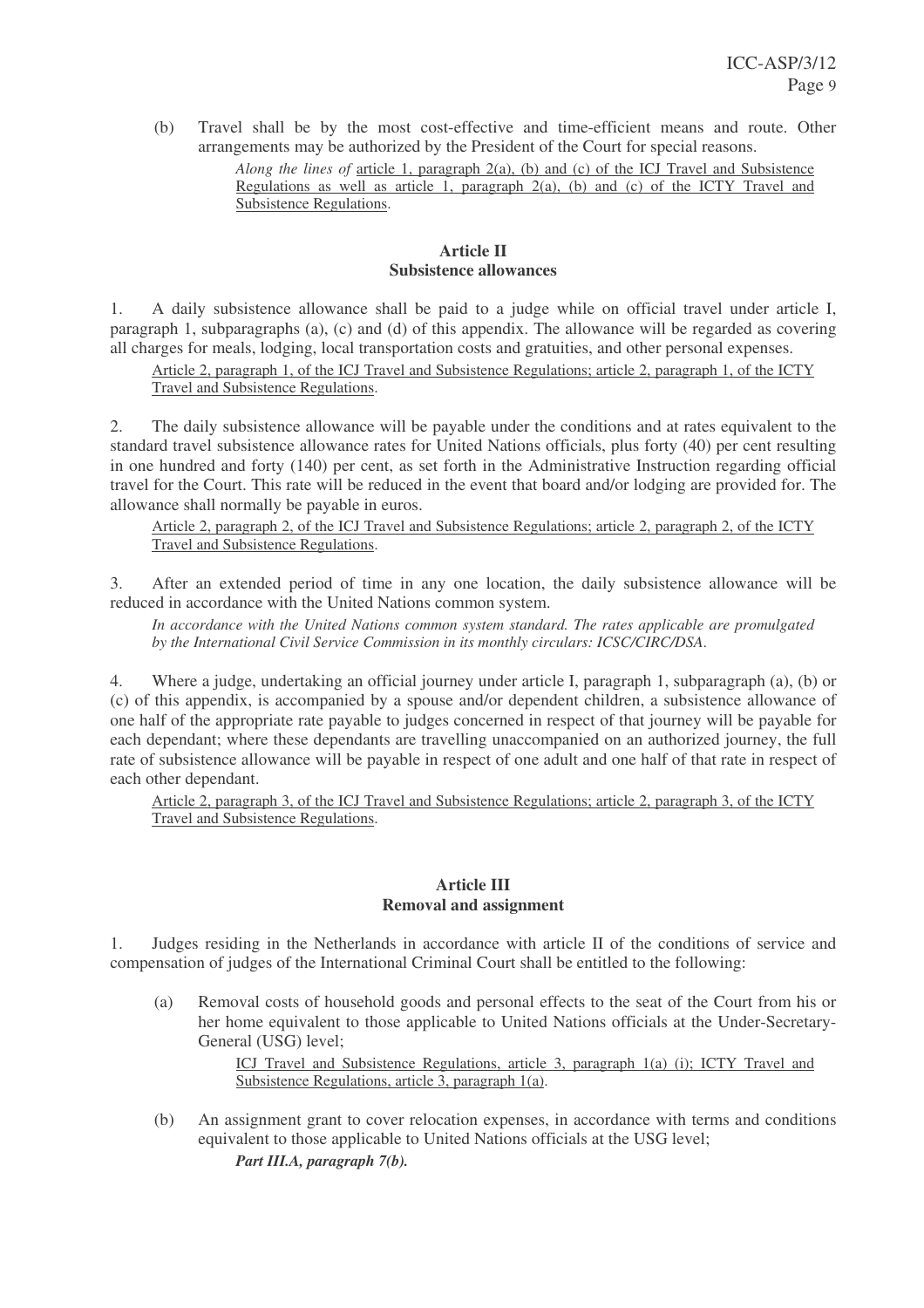(c) Upon termination of appointment, removal costs of household goods and personal effects from the seat of the Court to his or her declared home at the time of appointment (or any other country where he or she may choose to have his or her residence if less expenditure is entailed).

> ICJ Travel and Subsistence Regulations, article 3, paragraph 1(b); ICTY Travel and Subsistence Regulations, article 3, paragraph 1(c)

#### **Article IV Relocation upon completion of service**

1. A judge who has taken up and maintained residence at the seat of the Court for at least five (5) continuous years during service with the Court shall receive a lump sum equivalent to eighteen (18) weeks of annual net base remuneration upon completion of appointment and relocation outside the Netherlands. A judge who has taken up and maintained residence at the seat of the Court for nine (9) continuous years or more during service with the Court shall receive the equivalent of twenty-four (24) weeks of annual net base remuneration upon completion of appointment and relocation outside the Netherlands.

*Recommended by the Secretary-General in A/52/520 dated 22 October 1997 and adopted by the General Assembly in A/RES/53/214 dated 11 February 1999;* ICTY Travel and Subsistence Regulations, article 4.

### **Article V Submission and payment of accounts**

1. A detailed expense account must be rendered in support of each claim for reimbursement of travel expenses or subsistence allowance as soon as possible after completion of the travel or removal. The claims should show every item of expense, except where such expenses are covered by a subsistence allowance, and every advance drawn from any source of the Court, and must, as far as possible, be supported by receipts showing the service to which the payment is related. All expenses must be shown in the actual currency in which they were made and must be certified as having been necessarily and solely incurred in the discharge of the official business of the Court. Reimbursement shall be made following certification by the President.

Along the lines of article 4 of the ICJ Travel and Subsistence Regulations as well as article 5 of the ICTY Travel and Subsistence Regulations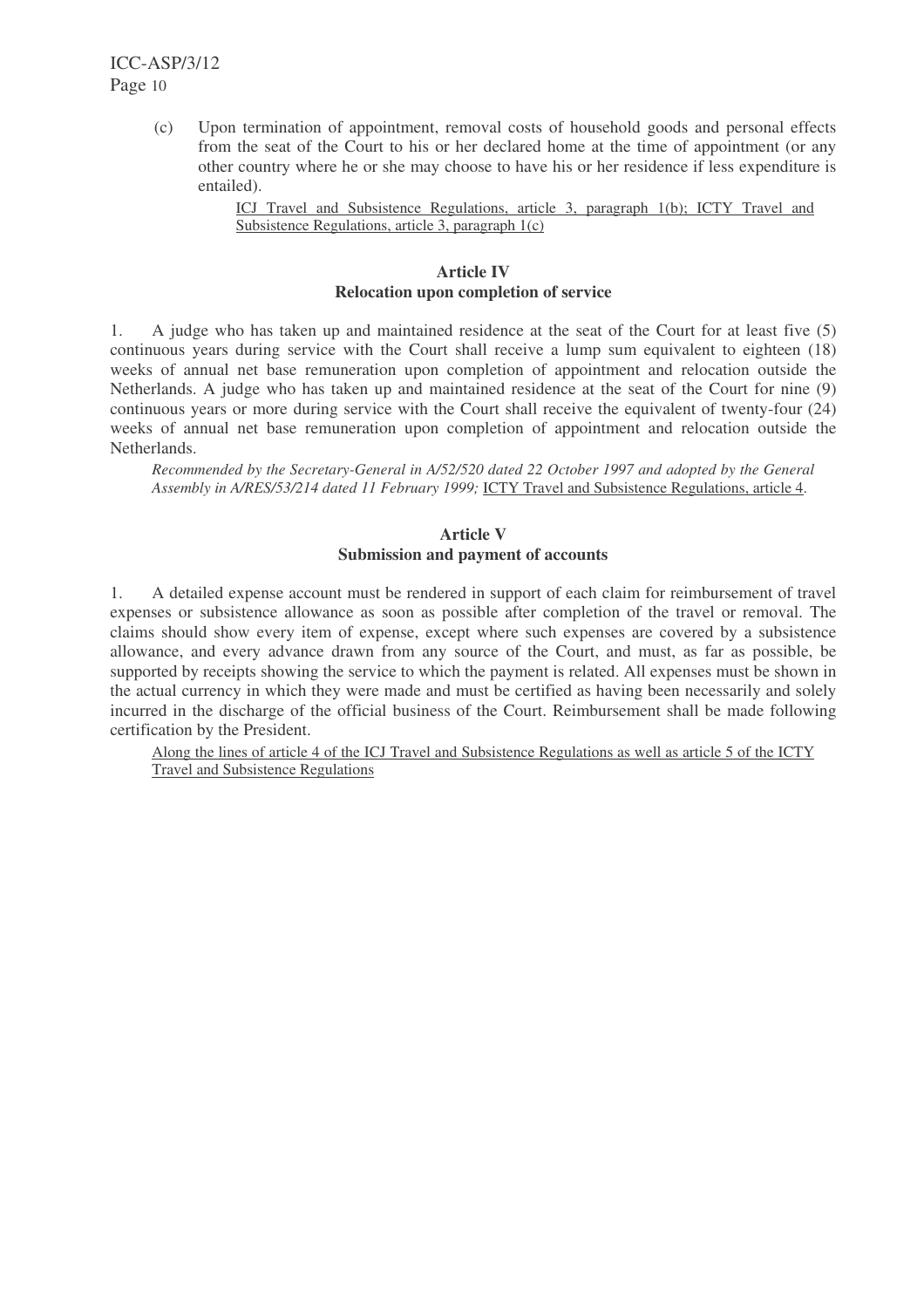# **Draft pension scheme regulations for judges of the International Criminal Court**

### **Article I Retirement pension**

1. A judge who has ceased to hold office and who has reached the age of sixty (60) shall be entitled during the remainder of his or her life, subject to paragraph 6 below, to a retirement pension payable monthly provided that he or she:

*Part III.A, paragraph 5(b);* ICJ Pension Scheme article 1, paragraph 1; ICTY article 1, paragraph 1

- (a) Has completed at least three (3) years of service; *Part III.A, paragraph 5(c)***.**
- (b) Has not been required to relinquish his or her appointment for reasons other than the state of his or her health.

ICJ Pension Scheme article 1, paragraph 1(b); ICTY Pension Scheme article 1, paragraph 1(b).

2. A judge who has completed a full nine-year term shall be entitled to a retirement pension equal to half the annual salary.

*Part III.A, paragraph 5(b).*

3. A proportional reduction shall be applied if a judge has not completed a full nine-year term, provided that the judge has served for at least three (3) years. *Part III.A, paragraph 5(c).*

4. No additional pension shall be paid if the judge has completed more than a full nine-year term. *Part III.A, paragraph 5(c).*

5. A judge who ceased to hold office before attaining the age of sixty (60) and who would be entitled to a retirement pension when he or she reached that age may elect to receive a pension from any date after the date on which he or she ceases to hold office. Should he or she so elect, the amount of such pension shall be that amount which has the same actuarial value as the retirement pension that would have been paid to him or her at the age of sixty (60).

ICJ Pension Scheme, article I, paragraph 5; ICTY Pension Scheme, article 1, paragraph 3.

6. No retirement pension shall be payable to a former judge who has been re-elected to office until he or she again ceases to hold office. At that time, the amount of his or her pension shall be calculated on the basis of his or her total period of service and shall be subject to a reduction equal in actuarial value to the amount of any retirement pension paid to him or her before he or she reached the age of sixty (60).

ICJ Pension Scheme article 1, paragraph 6; ICTY Pension Scheme, article 1, paragraph 4.

# **Article II Disability pension**

# *Not provided for in Part III.A.*

1. A judge found by the Court to be unable to perform his or her duties because of permanent illhealth or disability shall be entitled upon leaving office to a disability pension payable monthly.

ICJ Pension Scheme, article II, paragraph 1; ICTY Pension Scheme, article 2, paragraph 1.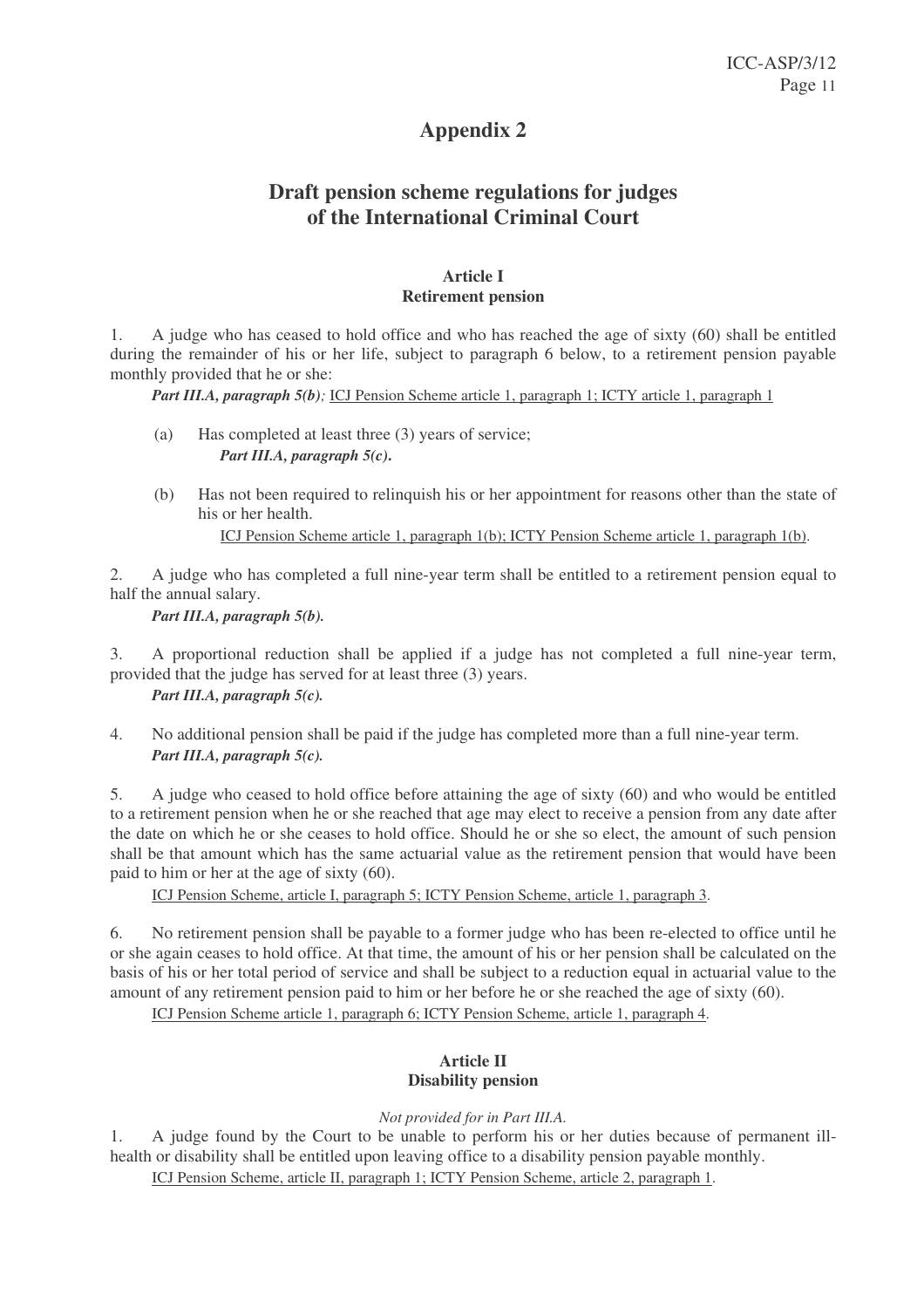2. The Court's decision whether a judge is unable to perform his or her duties because of permanent ill-health or disability shall be based on two medical opinions, one issued by a medical doctor designated by the Court and the other issued by a medical doctor of the judge's choice. In the event that the two opinions differ, a third medical opinion shall be obtained through a medical doctor mutually agreed upon by the Court and the judge.

*Added by the ICC to prevent potential abuse and to set forth clear procedures to be followed.*

3. The amount of the disability pension shall be equal to the amount of the retirement pension that would have been payable to the judge concerned had he or she, at the time of leaving office, completed the term for which he or she had been elected.

ICJ Pension Scheme, article II, paragraph 2; ICTY Pension Scheme, article 2, paragraph 2.

#### **Article III Surviving spouse's pension**

Part III.A, paragraph  $5(d)$ , just stipulating that the surviving spouse is entitled to receive half of the late *judge's pension. We added clarity to this entitlement by setting forth the main possible scenarios in accordance with the ICJ Pension Scheme.*

1. Upon the death of a married judge who was entitled to a retirement pension, the surviving spouse, provided he or she was the spouse at the date that the former judge's service ended, shall be entitled to a surviving spouse's pension calculated as follows:

*In accordance with Part III.A, paragraph 5(d);* article III, paragraph 3, of ICJ Pension Scheme.

(a) If the judge had not begun, at the date of his or her death, to receive his or her retirement pension, the surviving spouse's pension shall amount to one half of the pension that would have been payable to the judge under article I, paragraph 5, above, had the judge commenced receiving such pension on the date of his or her death, provided that the surviving spouse's pension shall not be less than one twelfth of the annual salary;

> *In accordance with Part III.A, paragraph 5(d);* article III, paragraph 3(a), of ICJ Pension Scheme.

(b) If the judge had begun to receive his or her retirement pension under article I, paragraph 5, above, before he or she reached the age of sixty (60), the surviving spouse's pension shall amount to one half of the amount of such pension, but shall not be less than one twelfth of the annual salary;

> *In accordance with Part III.A, paragraph 5(d);* article III, paragraph 3(b), of ICJ Pension Scheme.

(c) If the judge had reached the age of sixty (60) when he or she began to receive his or her retirement pension, the surviving spouse's pension shall amount to one half of the judge's pension, but shall not be less than one sixth of the annual salary.

> *In accordance with Part III.A, paragraph 5(d);* article III, paragraph 3(c), of ICJ Pension Scheme.

2. Upon the death of a married judge, his or her surviving spouse shall be entitled to a surviving spouse's pension amounting to one half of the pension which the judge would have received had the judge become entitled to a disability pension at the time of his or her death, provided that the surviving spouse's pension shall not be less than one sixth of the annual salary.

*In accordance with Part III.A, paragraph 5(d);* article III, paragraph 1, of ICJ Pension Scheme.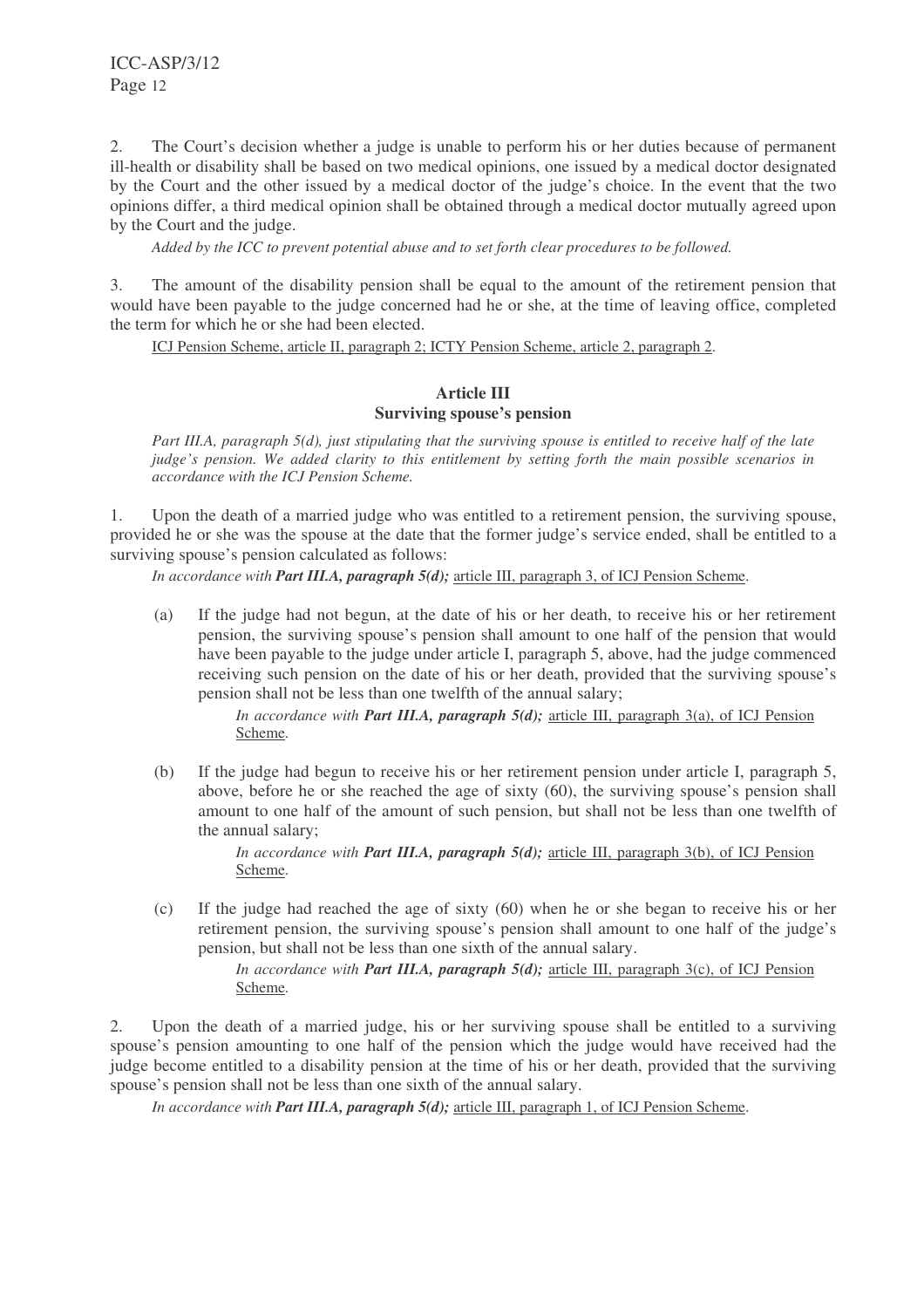3. Upon the death of a married former judge who was in receipt of a disability pension, the surviving spouse, provided that he or she was the spouse at the date that the former judge's service ended, shall be entitled to a surviving spouse's pension amounting to one half of the pension which the former judge was receiving, provided that the surviving spouse's pension shall not be less than one sixth of the annual salary.

*In accordance with Part III.A, paragraph 5(d);* article III, paragraph 2, of ICJ Pension Scheme.

4. Upon remarriage, the surviving spouse's pension shall cease and the surviving spouse shall be granted a lump sum equal to twice the amount of his or her current annual benefit as final settlement. *In accordance with Part III.A, paragraph 5(d);* article III, paragraph 4, of ICJ Pension Scheme.

# **Article IV Child benefit**

*Not provided for in Part III.A. In accordance with the ICJ and the ICTY Pension Schemes.*

1. Upon the death of a judge or a former judge, his or her natural or legally adopted child shall be entitled, while unmarried and under the age of twenty-one (21), to a benefit calculated as follows: Article IV, paragraph 1, of the ICJ Pension Scheme; article 4, paragraph 1, of the ICTY Pension Scheme.

- (a) Where there is a surviving spouse entitled to a pension under article III above, the annual amount of the child benefit shall be:
	- (i) The equivalent of ten (10) per cent of the retirement pension that the judge was receiving; or,

Article IV, paragraph 1(a)(i), of the ICJ Pension Scheme; article 4, paragraph 1(a)(i), of the ICTY Pension Scheme.

(ii) If the judge had not begun, at the date of his or her death, to receive his or her retirement pension, ten (10) per cent of the pension that would have been payable to him or her under article I, paragraph 5, had he or she commenced to receive such pension at the date of his or her death; or,

> Article IV, paragraph  $1(a)(ii)$ , of the ICJ Pension Scheme; article 4, paragraph  $1(a)(ii)$ , of the ICTY Pension Scheme.

(iii) In the case of the death of a judge in office, ten (10) per cent of the pension that the judge would have received had he or she qualified for a disability pension at the date of his or her death;

> Article IV, paragraph 1(a)(iii), of the ICJ Pension Scheme; article 4, paragraph 1(a)(iii), of the ICTY Pension Scheme.

Provided, in all cases, that the amount of the child's benefit shall not exceed one thirty-sixth of the annual base salary;

Article IV, paragraph 1, of the ICJ Pension Scheme.

(b) Where there is no surviving spouse entitled to a pension under article III, or upon the death of the surviving spouse, the total amount of the child benefit payable under subparagraph (a) above shall be increased by the following amount:

Article IV, paragraph 1(b), of the ICJ Pension Scheme; article 4, paragraph 1(b), of the ICTY Pension Scheme

(i) If there is only one eligible child, by one half of the amount of the pension that was being paid or would have been paid to the surviving spouse;

> Article IV, paragraph  $1(b)(i)$ , of the ICJ Pension Scheme; article 4, paragraph  $1(b)(i)$ , of the ICTY Pension Scheme.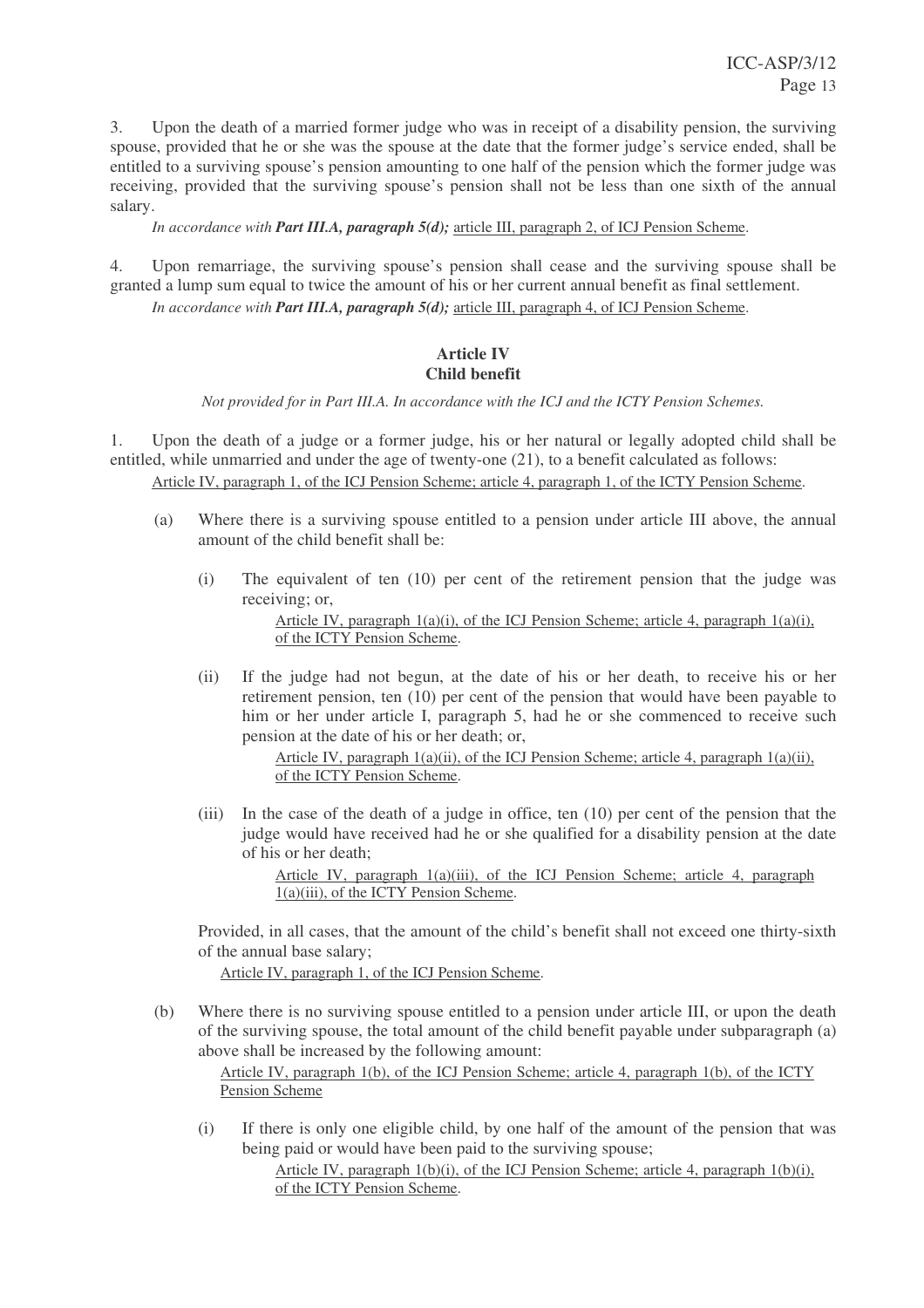- (ii) If there are two or more eligible children, by the amount of the pension that was being paid or would have been paid to the surviving spouse. Article IV, paragraph 1(b)(ii), of the ICJ Pension Scheme; article 4, paragraph 1(b)(ii), of the ICTY Pension Scheme.
- (c) The total child benefit payable under subparagraph (b) above shall be divided equally among all of the eligible children to determine the amount of any one child's benefit; as and when a child ceases to be eligible, the total benefit payable to the remainder shall be recalculated in accordance with subparagraph (b).

Article IV, paragraph 1(c), of the ICJ Pension Scheme; article 4, paragraph 1(c), of the ICTY Pension Scheme.

2. The total amount of child benefit, when added to the amount of any surviving spouse's benefit in payment, shall not exceed the pension that the judge or former judge received or would have received had he or she survived.

Article IV, paragraph 2, of the ICJ Pension Scheme; article 4, paragraph 2, of the ICTY Pension Scheme.

3. The age-limit noted in paragraph 1 above shall be waived if the child is incapacitated by illness or injury, and the benefit shall continue to be paid for as long as the child remains incapacitated.

Article IV, paragraph 3, of the ICJ Pension Scheme; article 4, paragraph 3, of the ICTY Pension Scheme.

### **Article V Miscellaneous provisions**

1. Pensions provided for by the present regulations shall be calculated in terms of the currency in which the Assembly has fixed the remuneration of the judge concerned, namely euros. *Along the lines of article VI, paragraph 1, of the ICJ Pension Scheme.*

2. The pension scheme provided for by these regulations shall be non-contributory and shall be a direct charge to the budget of the Court.

*Part III.A, paragraph 5(a).*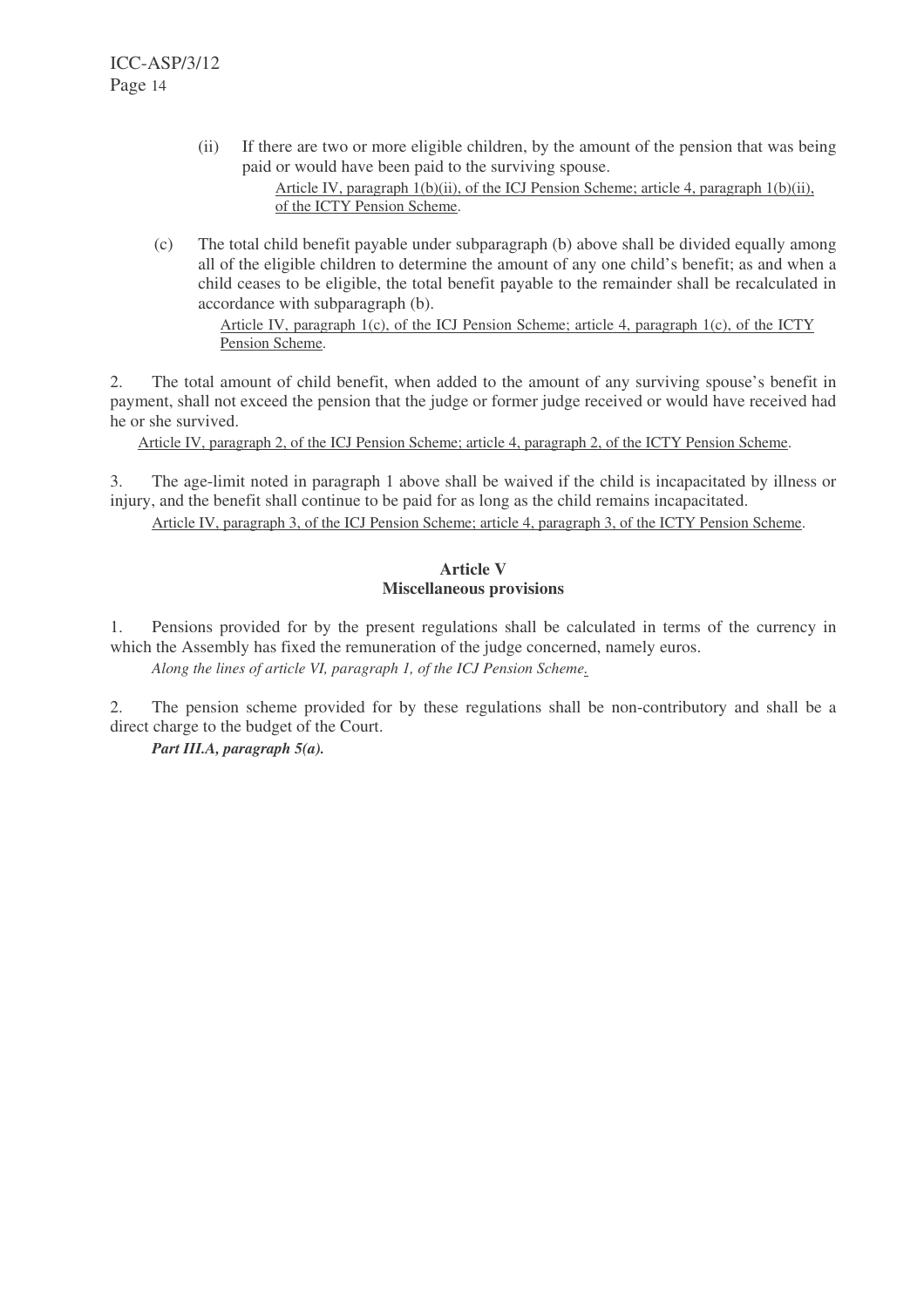# **Memorandum addressing the issue of disability and retirement pensions for the first judges of the Court**

1. This memorandum addresses the issue of the entitlements of the first judges of the Court under the legal framework governing the conditions of service and compensation of judges of the International Criminal Court ("conditions of service").

2. The attached draft of the conditions of service is intended to apply to all future judges elected in accordance with article 36, paragraph 9(a), of the Rome Statute. It is important to note that this document will therefore apply to judges who will be elected with full knowledge of the length of the term for which they are to be elected in accordance with article 37, paragraph 2, of the Rome Statute.

3. In contrast, the first judges of the Court face a unique situation: not only do their terms of office differ in length (one third serve for three years, one third for six years and one third for nine years in accordance with article 36, paragraph 9(b), of the Statute); in addition, the length of their respective terms of office was not known to the judges at the time of their election, as it was determined by a drawing of lots by the President of the Assembly of the States Parties (the Assembly) after the judges had been elected (resolution ICC-ASP/1/Res.2). Hence, a judge could not foresee whether he or she was going to serve for a period of three, six or nine years.

4. This situation results in inequalities in the entitlement of the first judges of the Court to (1) disability pension and (2) retirement pension.

# **I. Disability pension**

5. The disability pension provision (article II of appendix 2), which is similar to the provision in the pension schemes of the International Court of Justice and the International Criminal Tribunal for the former Yugoslavia, sets out that the disability pension is based on the number of years of election. Therefore, a judge elected for nine years, who becomes disabled within his or her first year of office, would be entitled to a disability pension equal to nine years of service. On the other hand, a judge elected for three or six years, who also becomes disabled during his or her first year of office, would receive a disability pension equal to only three or six years of service, depending upon the number of years for which that judge was elected. Hence, disability pensions vary between thirty and ninety thousand euros.

6. To remedy this discrepancy, it is suggested that all judges elected at the first Assembly should be entitled to the same disability pension, regardless of the length of their term. It is proposed that the disability pension shall be one half of the annual remuneration, in accordance with article II of appendix 2 to the conditions of service and compensation of judges of the International Criminal Court. In order to be entitled to a disability pension, a judge must be declared to be unable to perform his or her duties because of permanent ill-health or disability following two medical opinions, one issued by a medical doctor designated by the Court and the other issued by a medical doctor of the judge's choice, as provided for in article II, paragraph 2, of appendix 2 to the conditions of service.

7. It is therefore suggested that the Assembly adopt the following proposal:

"The first judges of the Court elected for a three- or six-year term shall be entitled to the same disability pension as the judges elected for a full nine-year term, in accordance with article II of appendix 2 to the conditions of service and compensation of judges of the International Criminal Court."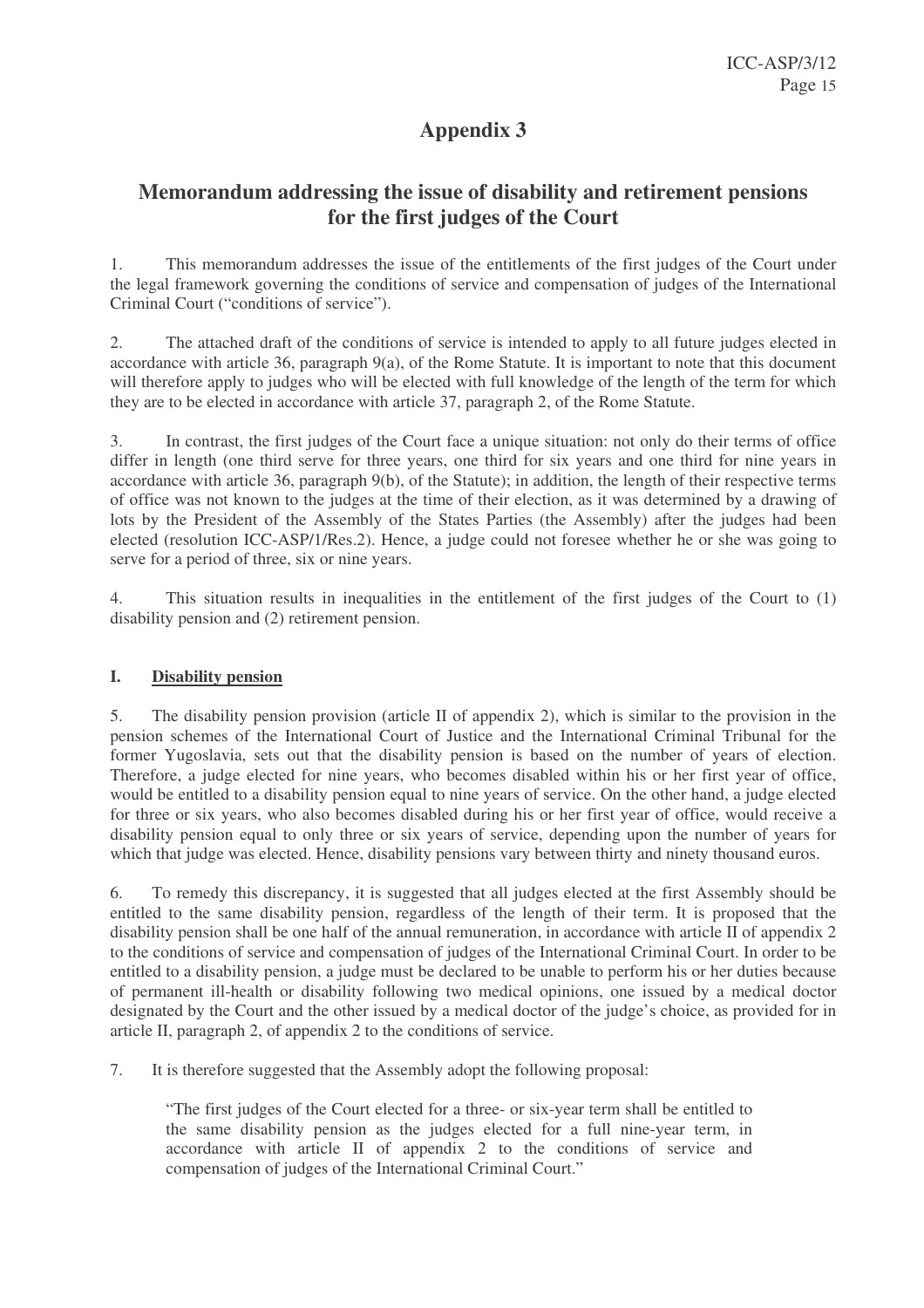### **II. Retirement pension**

8. Paragraph 5(c) of Part III.A of document ICC-ASP/2/10, adopted by the Assembly during its second session in September 2003, states that judges are entitled to a retirement pension "provided the judge has served for at least three years". While this regime does not raise any particular concerns for the first judges of the Court with a six- or nine-year term, it may result in inequitable treatment for the six judges elected for a three-year term. This is due to the fact that, although all judges are "elected as fulltime members of the Court" (article 35, paragraph 1, of the Rome Statute), the Presidency must decide, on the basis of the workload, to what extent the judges are required to serve on a full-time basis (article 35, paragraph 3). During the build-up phase of the Court, the full-time service of most judges has, as a matter of fact, been delayed. As a result, five of the six judges with a three-year mandate will not have served for the full three years at the end of their term. If they are not re-elected, these judges would not be entitled to any retirement pension from the ICC as they would not have fulfilled the requirement of having served as full-time judges for at least three years as set forth in paragraph 5(c) of Part III.A.

9. It is therefore proposed that the requirement to have served on a full-time basis for three years should exceptionally be waived for the judges concerned. In relation to them, it is suggested that the retirement pension should be calculated on a pro rata basis in reference to the time served on a full-time basis during their term of office. This system follows the one that has already been put in place by the Assembly for the other judges and is reiterated in the draft proposal regarding conditions of service. The judges concerned would then be entitled to a retirement pension based on the time they have served on a full-time basis from their appointment by the Presidency pursuant to article 35, paragraph 3, of the Rome Statute. Hence, those judges who will have served on a full-time basis for a period of two years would receive twenty thousand euros, while those who have served on a full-time basis for one year would receive ten thousand euros

10. In this regard, it is suggested that the following proposal be adopted by the Assembly:

"The first judges of the Court elected for a three-year term, who have not served on a full-time basis during their entire term and who are not re-elected, shall be entitled to receive a retirement pension at the end of their term of office, pro rated to the length of time that they have served on a full-time basis, in accordance with article I of appendix 2 to the conditions of service and compensation of judges of the International Criminal Court."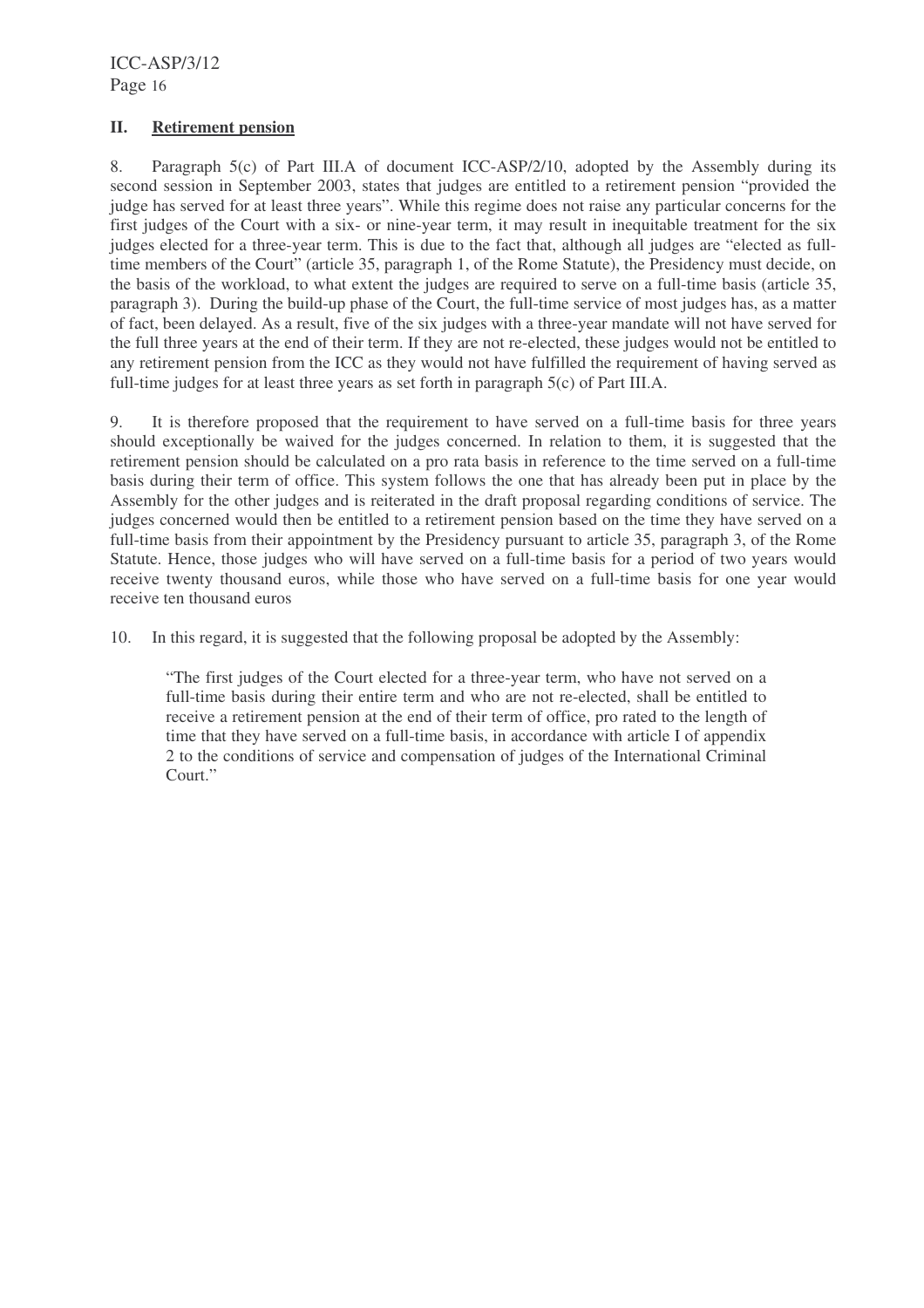# **Annex II**

# **Draft conditions of service and compensation of the Prosecutor and Deputy Prosecutors of the International Criminal Court**

The conditions of service and compensation of the Prosecutor and Deputy Prosecutors embody the fundamental conditions of service of the Prosecutor and Deputy Prosecutors of the International Criminal Court (hereinafter: the "Court"), in accordance with articles 42 and 49 of the Rome Statute.

#### **I. Use of terms**

1. "The Prosecutor" shall mean the Prosecutor of the Court within the meaning of article 42 of the Rome Statute.

2. "Deputy Prosecutor" shall mean all the Deputy Prosecutors of the Court within the meaning of article 42 of the Rome Statute.

3. "Annual salary" shall mean, for the purpose of calculating the pension entitlement, the annual remuneration, exclusive of any allowances, fixed by the Assembly and received by the Prosecutor or a Deputy Prosecutor at the time he or she ceases to hold office.

4. "Spouse" shall be a partner by marriage recognized as valid under the law of the country of nationality of the Prosecutor or a Deputy Prosecutor or by legally recognized domestic partnership contracted by the Prosecutor or a Deputy Prosecutor under the law of the country of his or her nationality.

# **II. Residence of the Prosecutor or Deputy Prosecutor**

1. The Prosecutor and Deputy Prosecutor shall take up residence in the Netherlands within sufficient proximity to the seat of the Court to be available to attend the Court at short notice in order to discharge their duties under the Rome Statute and the Rules of Procedure and Evidence.

2. Residence status is defined as the establishment, through acquisition or long-term lease, of a permanent residence, coupled with the declaration by the Prosecutor or Deputy Prosecutor concerned of resident status.

#### **III. Emoluments**

1. The annual remuneration of the Prosecutor shall be  $\epsilon$ 150,000 net.

2. The annual remuneration of a Deputy Prosecutor shall be  $£135,000$  net.

# **IV. Travel costs and subsistence benefits**

1. The Prosecutor and Deputy Prosecutor shall be entitled to payment of travel expenses and subsistence benefits as set forth in the travel and subsistence regulations for the Prosecutor and Deputy Prosecutors of the International Criminal Court, attached as appendix 1 hereto.

#### **V. Pension scheme**

1. The Prosecutor and Deputy Prosecutor shall, upon retirement, be entitled to receive a pension as set forth in the pension scheme regulations for the Prosecutor and Deputy Prosecutors of the International Criminal Court, attached as appendix 2 hereto.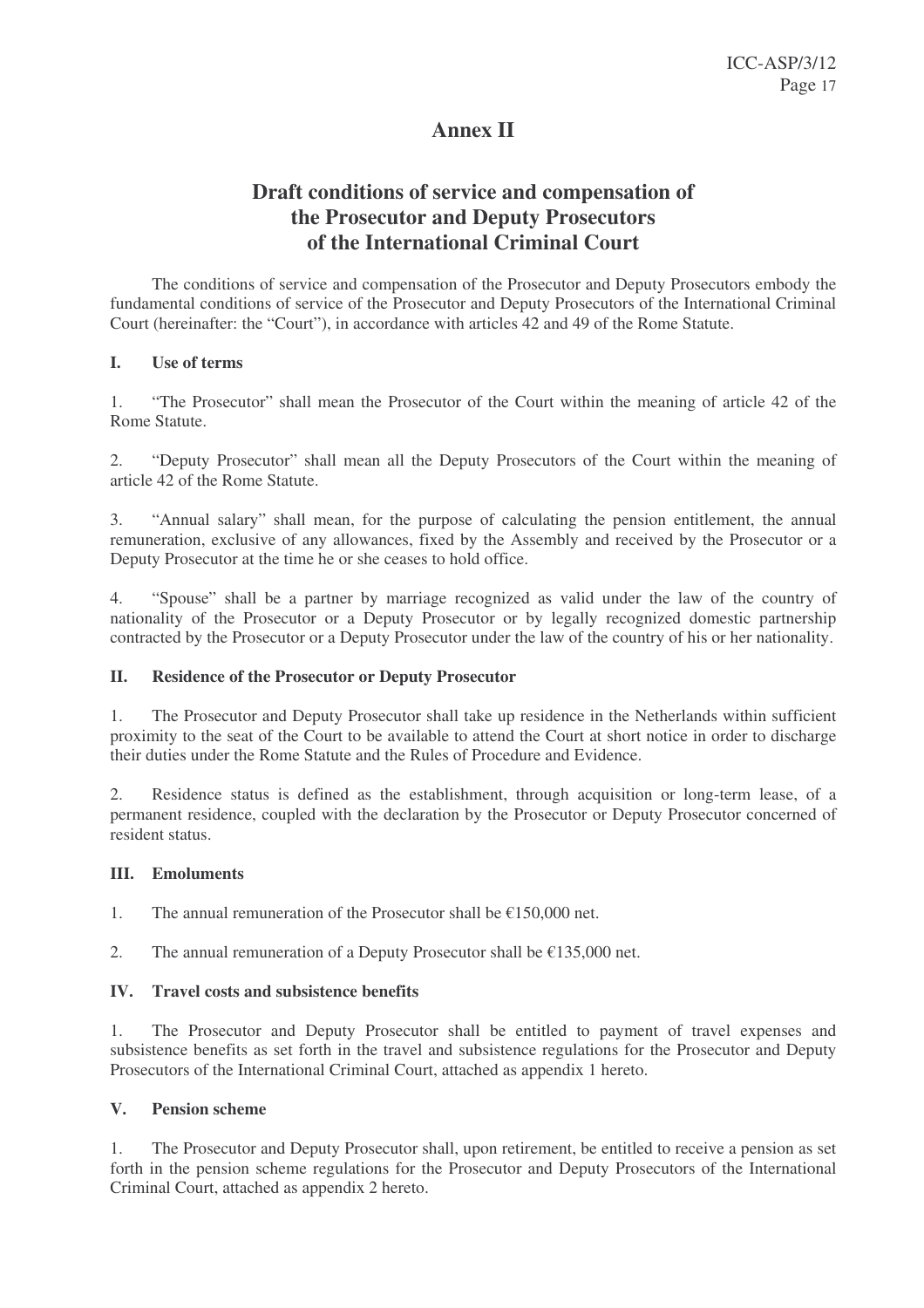2. Pensions in payment shall be automatically revised by the same percentage and at the same date as remuneration adjustments.

### **VI. Surviving spouse's pension**

1. Upon the death of the Prosecutor or a Deputy Prosecutor or a former Prosecutor or Deputy Prosecutor, the surviving spouse shall be entitled to a surviving spouse's pension as set forth in the pension scheme regulations for the Prosecutor and Deputy Prosecutors of the International Criminal Court, attached as appendix 2 hereto.

### **VII. Child benefit**

1. Upon the death of the Prosecutor or a Deputy Prosecutor or a former Prosecutor or Deputy Prosecutor, his or her natural or legally adopted child shall be entitled to a child benefit as set forth in the pension scheme regulations for the Prosecutor and Deputy Prosecutors of the International Criminal Court, attached as appendix 2 hereto.

### **VIII. Survivor's benefit**

1. In the event of the death of a the Prosecutor or a Deputy Prosecutor, eligible survivor(s), as defined in paragraph 2 below, shall be compensated in the form of a lump-sum payment equivalent to one month of base remuneration for each year of service, subject to a minimum payment equivalent to one month of base remuneration and a maximum of nine months of base remuneration.

2. For the purposes of paragraph 1 above, eligible survivor shall include the surviving spouse of the Prosecutor or a Deputy Prosecutor, provided that the spouse was married to the Prosecutor or Deputy Prosecutor at the date of the Prosecutor's or Deputy Prosecutor's death, and natural or legally adopted children of the deceased Prosecutor or Deputy Prosecutor who are unmarried and who have not reached the age of twenty-one (21) years as of the date of the Prosecutor's or Deputy Prosecutor's death.

#### **IX. Education allowance**

1. The Prosecutor or Deputy Prosecutor shall be entitled to an education grant for the benefit of his or her children equivalent to that applicable to United Nations officials.

# **X. Health insurance**

1. The Prosecutor or Deputy Prosecutor shall be responsible for his or her own health insurance arrangements.

#### **XI. Leave**

1. Annual leave shall accrue to the Prosecutor or Deputy Prosecutor at the rate of eight (8) weeks a year.

2. Annual leave may be accumulated, provided that not more than eighteen (18) weeks of such leave shall be carried forward to the following year.

#### **XII. Entry into force**

1. The conditions of service and compensation of the Prosecutor and Deputy Prosecutors of the International Criminal Court, embodying the fundamental conditions of service of the Prosecutor and Deputy Prosecutors as set forth in this document, including its appendices, shall enter into force upon the adoption of this document by the Assembly.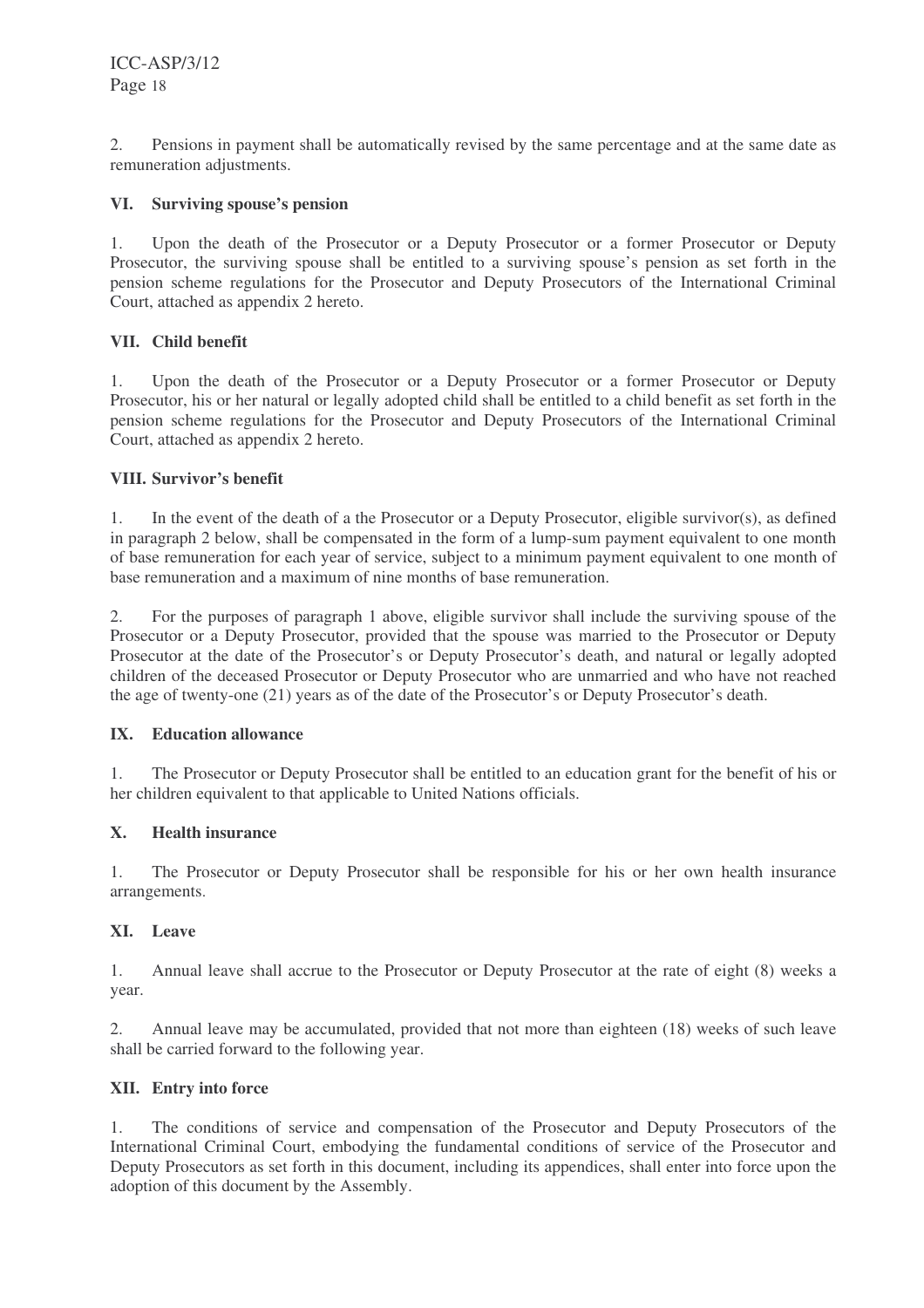# **XIII. Revisions**

1. The conditions of service and compensation of the Prosecutor and Deputy Prosecutors of the International Criminal Court shall be reviewed by the Assembly concurrently with its review of the conditions of service and compensation of judges of the International Criminal Court.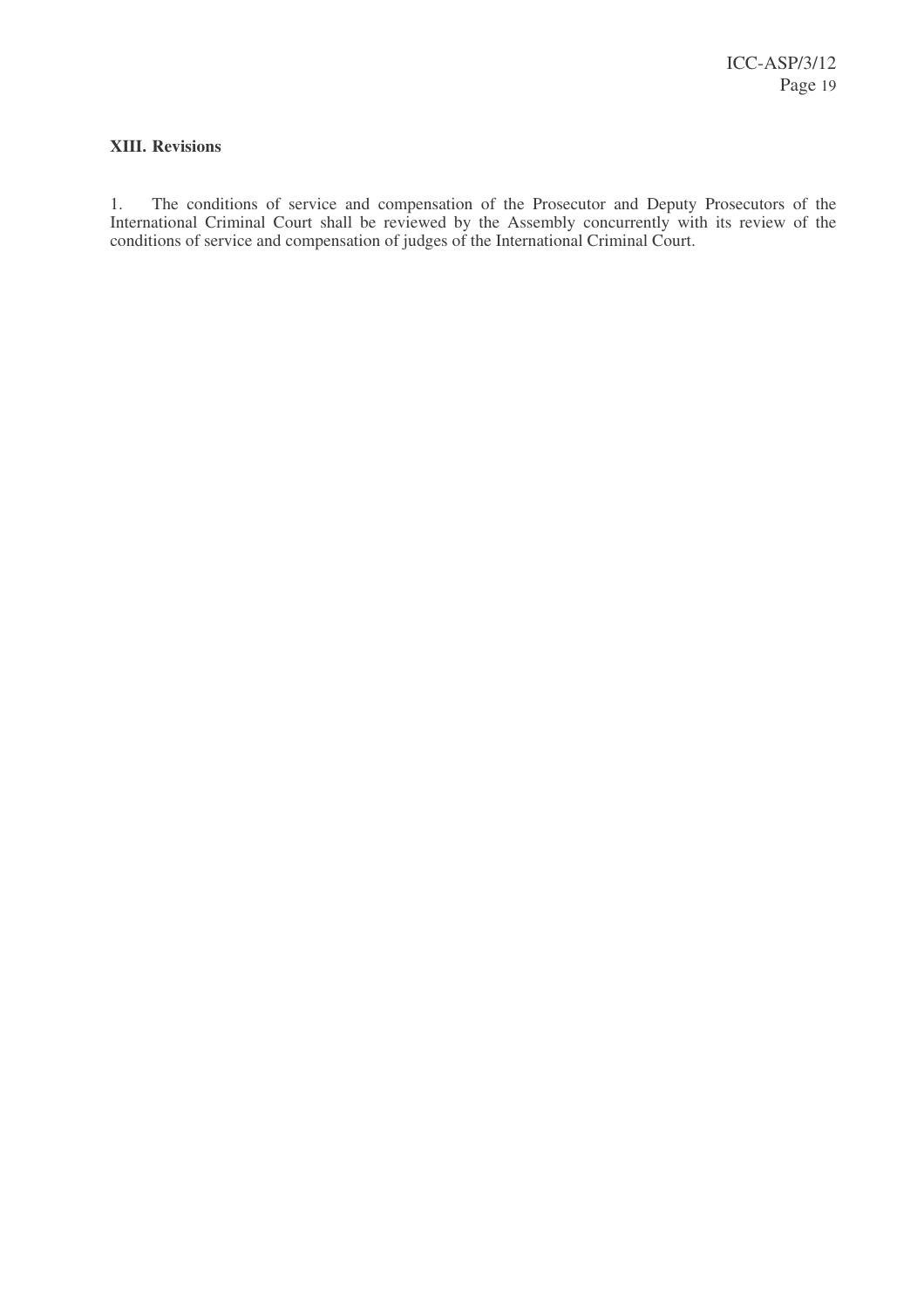# **Draft travel and subsistence regulations for the Prosecutor and Deputy Prosecutors of the International Criminal Court**

#### **Article I Travel expenses**

1. The Court shall pay, subject to the conditions of these regulations, the travel expenses of the Prosecutor and Deputy Prosecutor necessarily incurred on duly authorized journeys. The following shall be deemed to be duly authorized journeys by the Prosecutor and Deputy Prosecutors:

- (a) A trip from his or her declared home, at the time of appointment, to the seat of the Court, in connection with the transfer of his or her residence;
- (b) A round trip every second calendar year after the year of appointment from the seat of the Court to his or her declared home at the time of appointment;
- (c) Upon termination of his or her appointment, a trip from the seat of the Court to his or her declared home at the time of appointment, or to any other place provided that the cost of the journey is not greater than the cost of the trip to his or her declared home at the time of appointment;

Where the spouse and/or dependent children of the Prosecutor or a Deputy Prosecutor reside with him or her at the seat of the Court, the Court shall reimburse the travel expenses for trips undertaken in conjunction with (a), (b) and (c) of this paragraph;

(d) Other journeys on official business of the Court.

2. In all cases, payment by the Court of travel expenses shall comprise the cost of trips actually undertaken, subject to the following maximum entitlements:

- (a) The cost of business-class travel, including the expenses normally associated with travel. The cost of transportation of baggage in excess of the weight or size carried free by transportation companies will not be allowable as an expense unless the excess is necessarily carried for official business reasons;
- (b) Travel shall be by the most cost-effective and time-efficient means and route.

#### **Article II Subsistence allowances**

1. A daily subsistence allowance shall be paid to the Prosecutor and Deputy Prosecutor while on official travel under article I, paragraph 1, subparagraphs (a), (c) and (d) of this appendix. The allowance will be regarded as covering all charges for meals, lodging, local transportation costs and gratuities, and other personal expenses.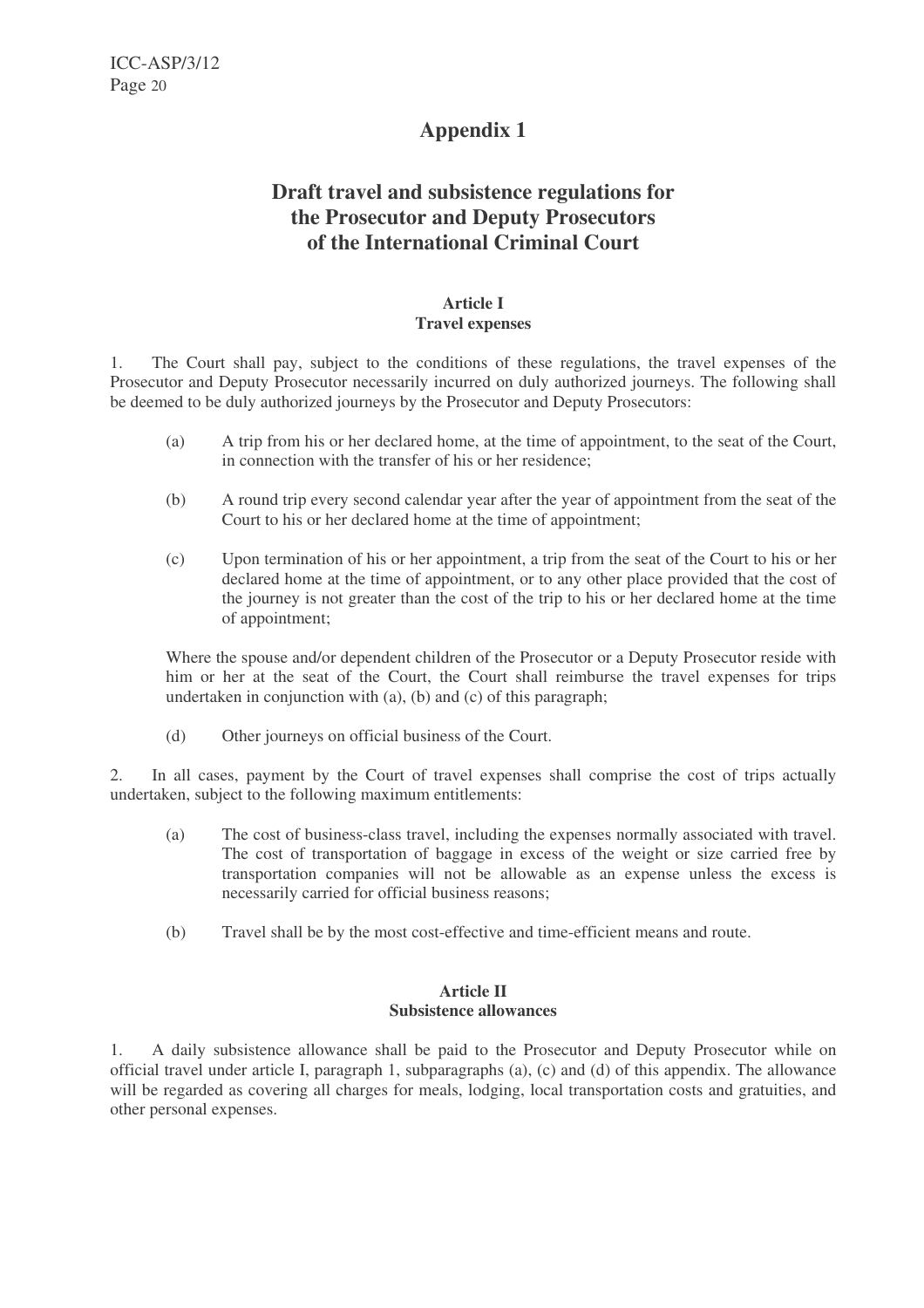2. The daily subsistence allowance will be payable under the conditions and at rates equivalent to the standard travel subsistence allowance rates for United Nations officials, as set forth in the Administrative Instruction regarding official travel for the Court. This rate will be reduced in the event that board and/or lodging are provided for. The allowance shall normally be payable in euros.

3. After an extended period of time in any one location, the daily subsistence allowance will be reduced in accordance with the United Nations common system.

4. Where the Prosecutor or a Deputy Prosecutor, undertaking an official journey under article I, paragraph 1, subparagraph (a), (b) or (c), of this appendix, is accompanied by a spouse and/or dependent children, a subsistence allowance of one half of the appropriate rate payable to the Prosecutor or Deputy Prosecutor concerned in respect of that journey will be payable for each dependant; where these dependants are travelling unaccompanied on an authorized journey, the full rate of subsistence allowance will be payable in respect of one adult and one half of that rate in respect of each other dependant.

#### **Article III Removal and assignment**

1. A Prosecutor or Deputy Prosecutor residing in the Netherlands in accordance with article II of the conditions of service and compensation of the Prosecutor and Deputy Prosecutors of the International Criminal Court shall be entitled to the following:

- (a) Removal costs of household goods and personal effects to the seat of the Court from his or her home equivalent to those applicable to United Nations officials at the Under-Secretary-General (USG) level and the Assistant Secretary-General (ASG) level respectively;
- (b) An assignment grant to cover relocation expenses, in accordance with terms and conditions equivalent to those applicable to United Nations officials at the USG level and the ASG level respectively;
- (c) Upon termination of appointment, removal costs of household goods and personal effects from the seat of the Court to his or her declared home at the time of appointment (or any other country where he or she may choose to have his or her residence if less expenditure is entailed).

### **Article IV Relocation upon completion of service**

A Prosecutor or Deputy Prosecutor who has taken up and maintained residence at the seat of the Court for at least five (5) continuous years during service with the Court shall receive a lump sum equivalent to eighteen (18) weeks of annual net base remuneration upon completion of appointment and relocation outside the Netherlands. A Prosecutor or Deputy Prosecutor who has taken up and maintained residence at the seat of the Court for nine (9) continuous years or more during service with the Court shall receive the equivalent of twenty-four (24) weeks of annual net base remuneration upon completion of appointment and relocation outside the Netherlands.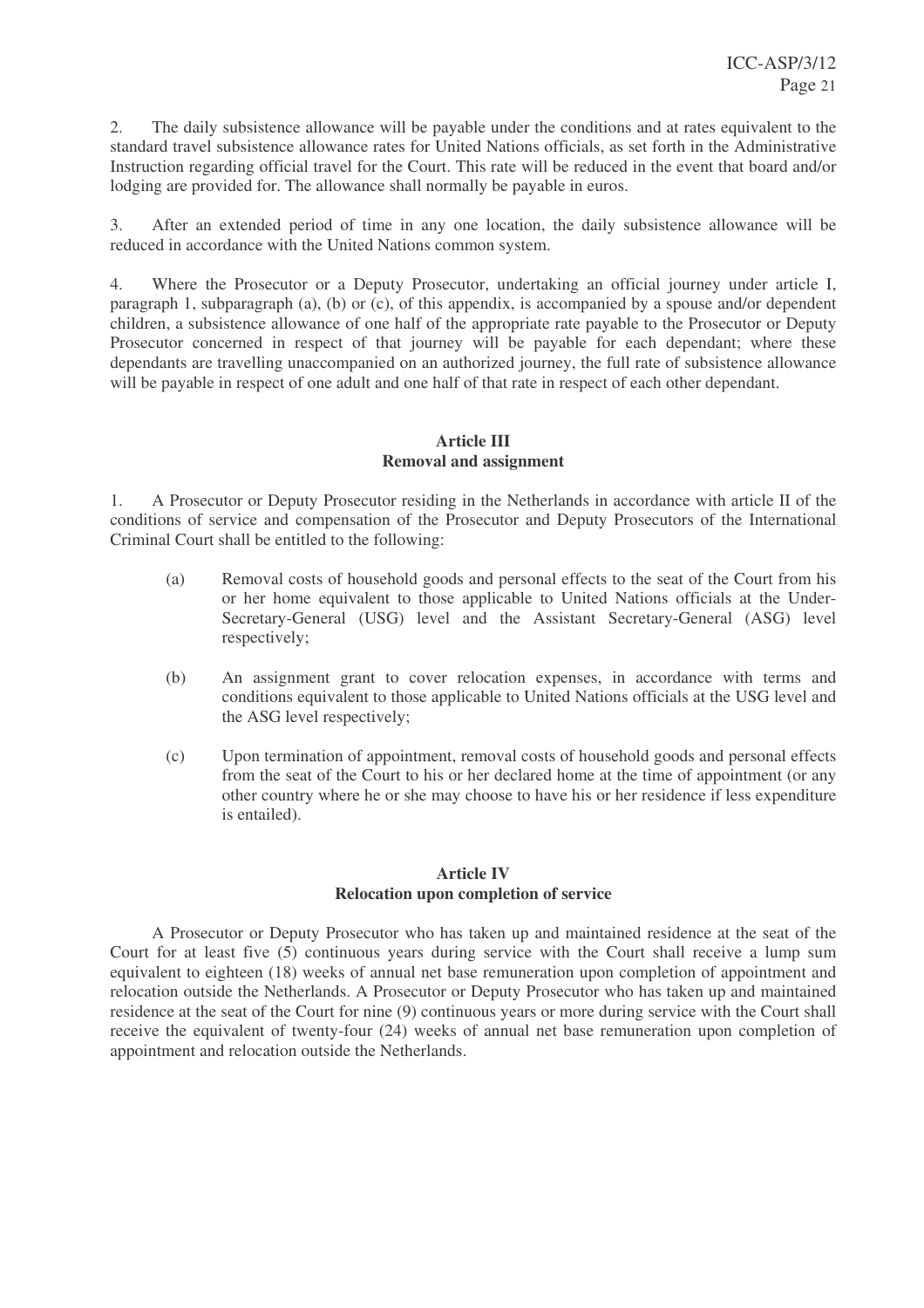### **Article V Submission and payment of accounts**

A detailed expense account must be rendered in support of each claim for reimbursement of travel expenses or subsistence allowance as soon as possible after completion of the travel or removal. The claims should show every item of expense, except where such expenses are covered by a subsistence allowance, and every advance drawn from any source of the Court, and must, as far as possible, be supported by receipts showing the service to which the payment is related. All expenses must be shown in the actual currency in which they were made and must be certified as having been necessarily and solely incurred in the discharge of the official business of the Court.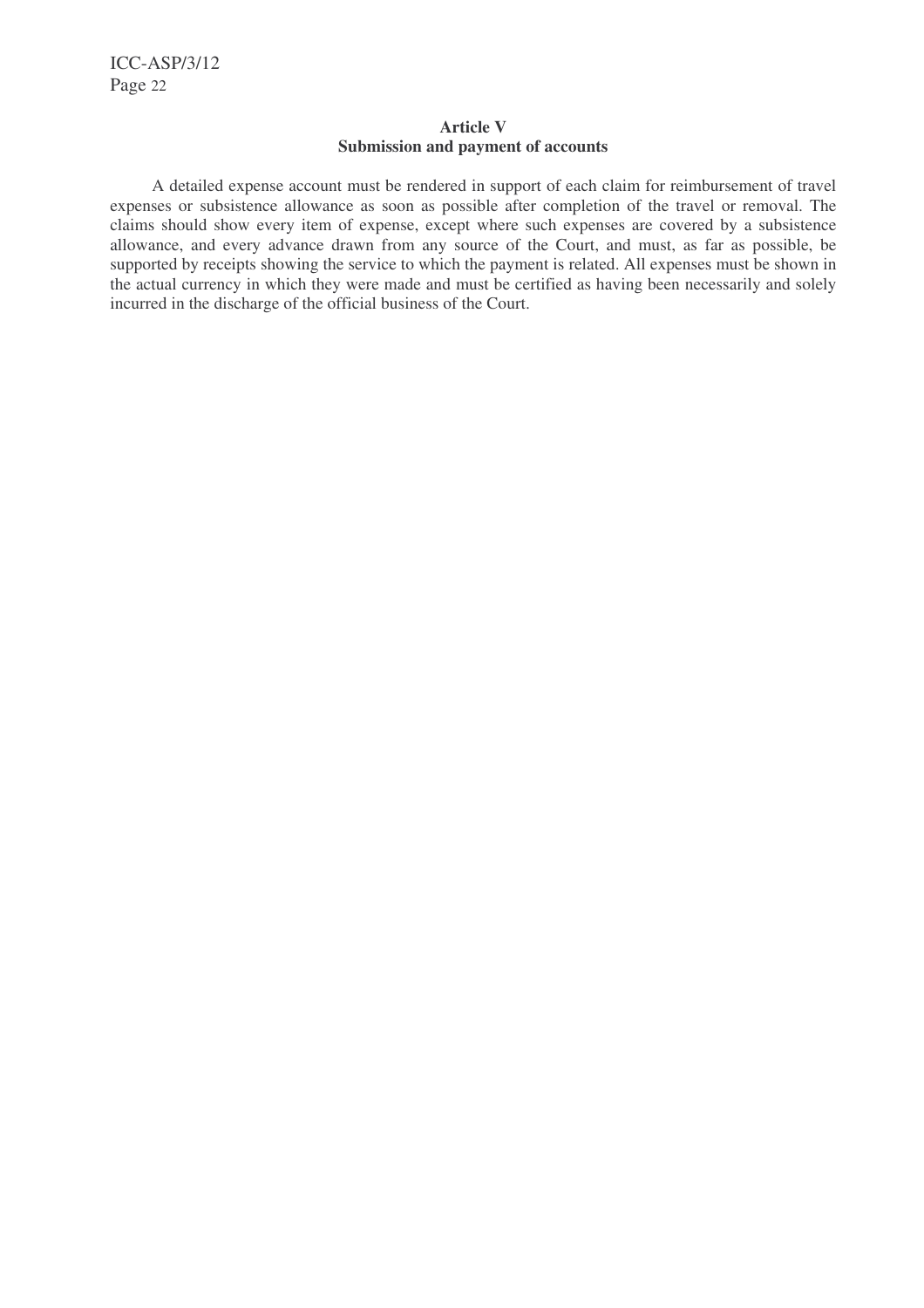# **Draft pension scheme regulations for the Prosecutor and Deputy Prosecutors of the International Criminal Court**

### **Article I Retirement pension**

1. A Prosecutor or Deputy Prosecutor who has ceased to hold office and who has reached the age of sixty (60) shall be entitled during the remainder of his or her life, subject to paragraph 6 below, to a retirement pension payable monthly provided that he or she:

- (a) Has completed at least three (3) years of service;
- (b) Has not been required to relinquish his or her appointment for reasons other than the state of his or her health.

2. A Prosecutor or Deputy Prosecutor who has completed a full nine-year term shall be entitled to a retirement pension equal to half of his or her annual salary.

3. A proportional reduction shall be applied if a Prosecutor or Deputy Prosecutor has not completed a full nine-year term, provided that the Prosecutor or Deputy Prosecutor has served for at least three (3) years.

4. No additional pension shall be paid if the Prosecutor or Deputy Prosecutor has completed more than a full nine-year term. The same applies to a Prosecutor or Deputy Prosecutor who, prior or subsequent to his or her term as Prosecutor or Deputy Prosecutor, has served as a judge of the Court and to a Prosecutor who, prior or subsequent to his or her term as Prosecutor, has served as a Deputy Prosecutor.

5. A Prosecutor or Deputy Prosecutor who ceased to hold office before attaining the age of sixty (60) and who would be entitled to a retirement pension when he or she reached that age may elect to receive a pension from any date after the date on which he or she ceases to hold office. Should he or she so elect, the amount of such pension shall be that amount which has the same actuarial value as the retirement pension that would have been paid to him or her at the age of sixty (60).

6. No retirement pension shall be payable to a former Prosecutor or Deputy Prosecutor who has been re-elected to office until he or she again ceases to hold office. At that time, the amount of his or her pension shall be calculated on the basis of his or her total period of service and shall be subject to a reduction equal in actuarial value to the amount of any retirement pension paid to him or her before he or she reached the age of sixty (60).

#### **Article II Disability pension**

1. A Prosecutor or Deputy Prosecutor found by the Bureau of the Assembly of State Parties (hereinafter: "the Bureau") to be unable to perform his or her duties because of permanent ill-health or disability shall be entitled upon leaving office to a disability pension payable monthly.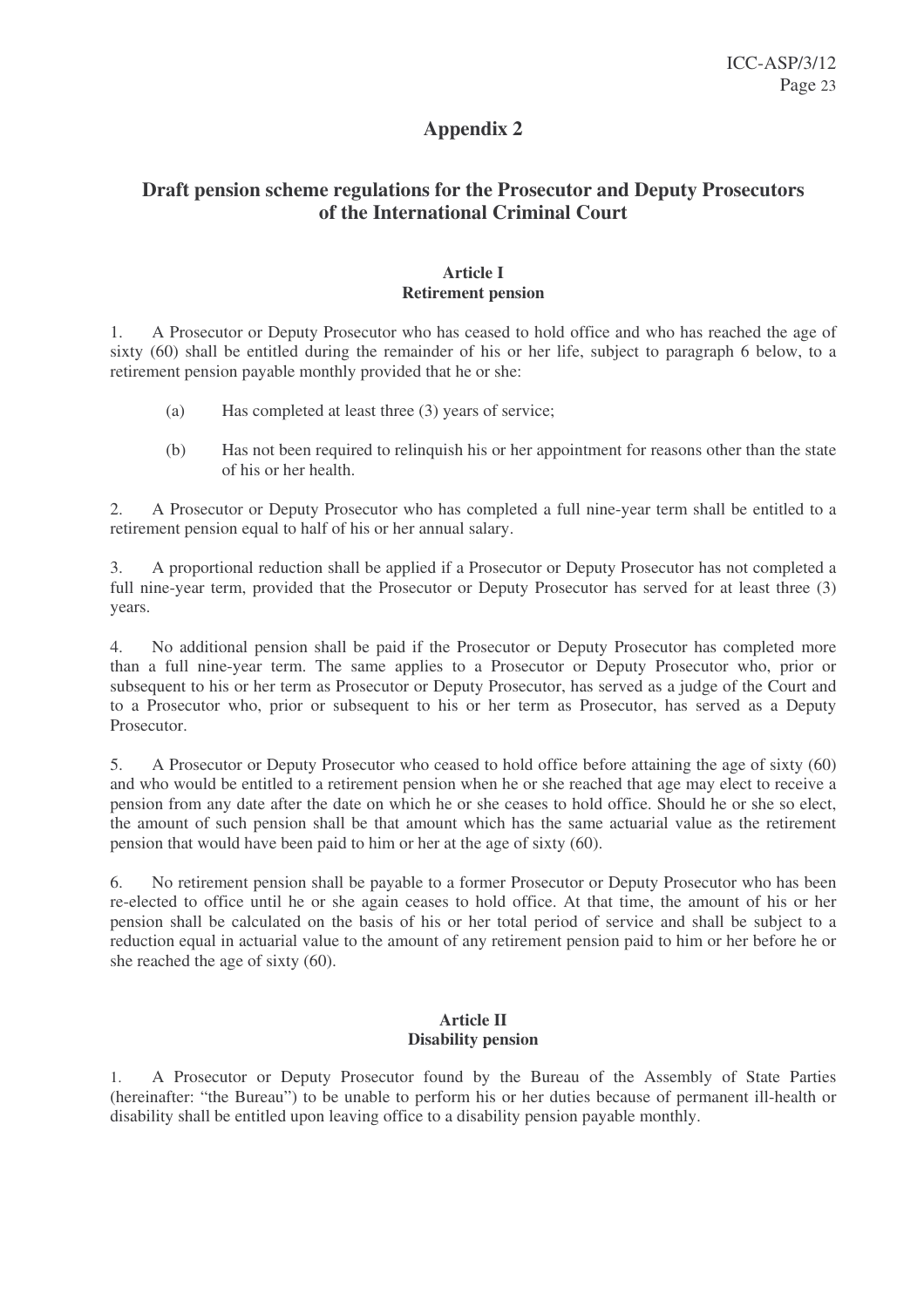2. The decision whether a Prosecutor or Deputy Prosecutor is unable to perform his or her duties because of permanent ill-health or disability shall be based on two medical opinions, one issued by a medical doctor designated by the Bureau and the other issued by a medical doctor of the Prosecutor's or the Deputy Prosecutor's choice. In the event that the two opinions differ, a third medical opinion shall be obtained through a medical doctor mutually agreed upon by the Secretariat and the Prosecutor or Deputy Prosecutor.

3. The amount of the disability pension shall be equal to the amount of the retirement pension that would have been payable to the Prosecutor or the Deputy Prosecutor concerned had he or she, at the time of leaving office, completed the term for which he or she had been elected.

### **Article III Surviving spouse's pension**

1. Upon the death of a married Prosecutor or Deputy Prosecutor who was entitled to a retirement pension, the surviving spouse, provided he or she was the spouse at the date that the former Prosecutor's or Deputy Prosecutor's service ended, shall be entitled to a surviving spouse's pension calculated as follows:

- (a) If the Prosecutor or Deputy Prosecutor had not begun, at the date of his or her death, to receive his or her retirement pension, the surviving spouse's pension shall amount to one half of the pension that would have been payable to the Prosecutor or Deputy Prosecutor under article I, paragraph 5, above, had the Prosecutor or Deputy Prosecutor commenced receiving such pension on the date of his or her death, provided that the surviving spouse's pension shall not be less than one twelfth of the annual salary;
- (b) If the Prosecutor or Deputy Prosecutor had begun to receive his or her retirement pension under article I, paragraph 5, above, before he or she reached the age of sixty (60), the surviving spouse's pension shall amount to one half of the amount of such pension, but shall not be less than one twelfth of the annual salary;
- (c) If the Prosecutor or Deputy Prosecutor had reached the age of sixty (60) when he or she began to receive his or her retirement pension, the surviving spouse's pension shall amount to one half of a Prosecutor's or Deputy Prosecutor's pension, but shall not be less than one sixth of the annual salary.

2. Upon the death of a married Prosecutor or Deputy Prosecutor, his or her surviving spouse shall be entitled to a surviving spouse's pension amounting to one half of the pension which a Prosecutor or a Deputy Prosecutor would have received had the Prosecutor or the Deputy Prosecutor become entitled to a disability pension at the time of his or her death, provided that the surviving spouse's pension shall not be less than one sixth of the annual salary.

3. Upon the death of a married former Prosecutor or Deputy Prosecutor who was in receipt of a disability pension, the surviving spouse, provided that he or she was the spouse at the date that the former Prosecutor's or the Deputy Prosecutor's service ended, shall be entitled to a surviving spouse's pension amounting to one -half of the pension that the former Prosecutor or Deputy Prosecutor was receiving, provided that the surviving spouse's pension shall not be less than one sixth of the annual salary.

4. Upon remarriage, the surviving spouse's pension shall cease and the surviving spouse shall be granted a lump sum equal to twice the amount of his or her current annual benefit as final settlement.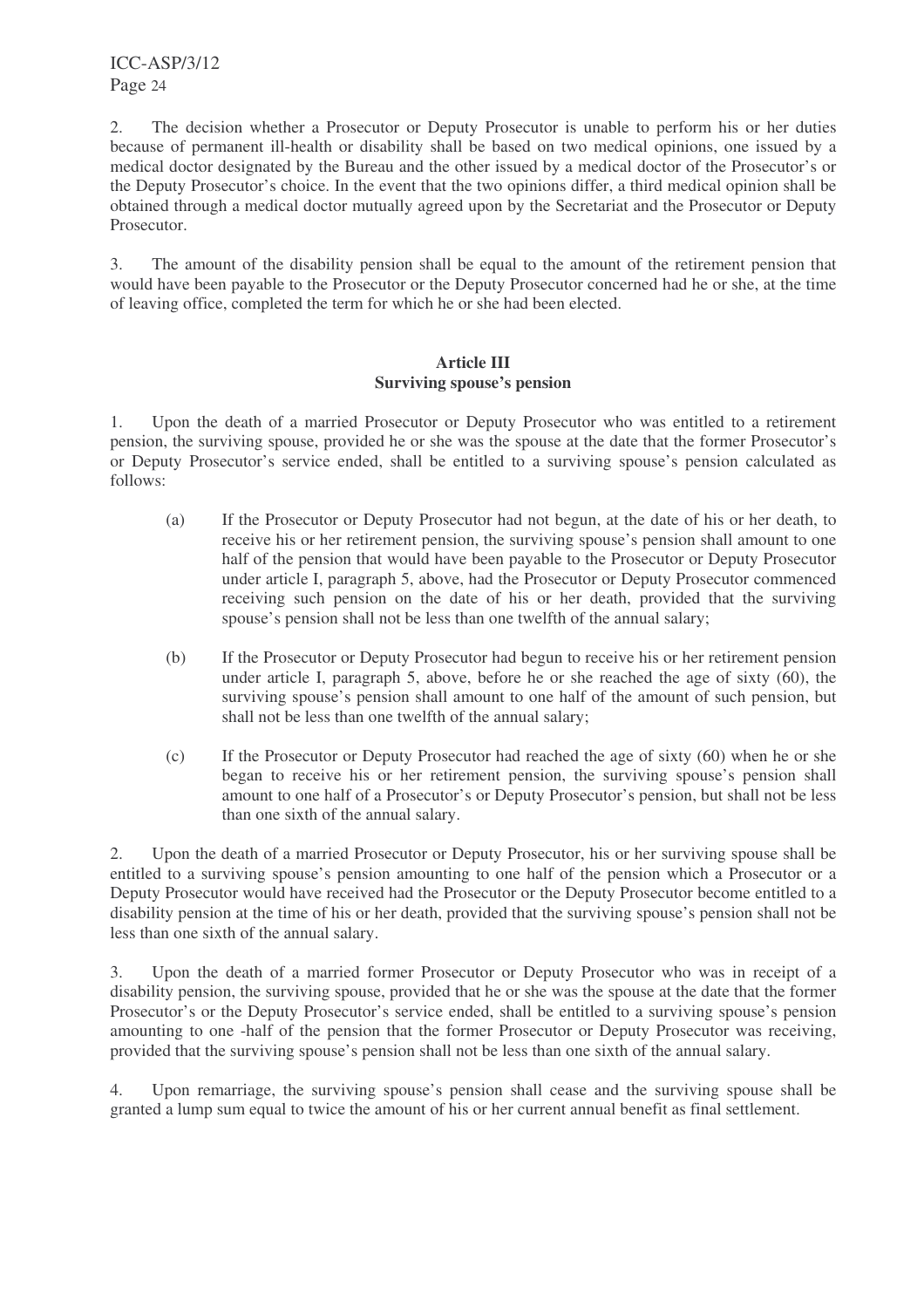### **Article IV Child benefit**

1. Upon the death of a Prosecutor or Deputy Prosecutor or a former Prosecutor or Deputy Prosecutor, his or her natural or legally adopted child shall be entitled, while unmarried and under the age of twentyone (21), to a benefit calculated as follows:

- (a) Where there is a surviving spouse entitled to a pension under article III above, the annual amount of the child benefit shall be:
	- (i) The equivalent of ten (10) per cent of the retirement pension that the Prosecutor or Deputy Prosecutor was receiving; or,
	- (ii) If the Prosecutor or Deputy Prosecutor had not begun, at the date of his or her death, to receive his or her retirement pension, ten (10) per cent of the pension that would have been payable to him or her under article I, paragraph 5, had he or she commenced to receive such pension at the date of his or her death; or,
	- (iii) In the case of the death of a Prosecutor or Deputy Prosecutor in office, ten (10) per cent of the pension that the Prosecutor or Deputy Prosecutor would have received had he or she qualified for a disability pension at the date of his or her death.

Provided, in all cases, that the amount of the child's benefit shall not exceed one thirtysixth of the annual base salary;

- (b) Where there is no surviving spouse entitled to a pension under article III, or upon the death of the surviving spouse, the total amount of the child benefit payable under subparagraph (a) above shall be increased by the following amount:
	- (i) If there is only one eligible child, by one half of the amount of the pension that was being paid or would have been paid to the surviving spouse;
	- (ii) If there are two or more eligible children, by the amount of the pension that was being paid or would have been paid to the surviving spouse;
- (c) The total child benefit payable under subparagraph (b) above shall be divided equally among all of the eligible children to determine the amount of any one child's benefit; as and when a child ceases to be eligible, the total benefit payable to the remainder shall be recalculated in accordance with subparagraph (b).

2. The total amount of child benefit, when added to the amount of any surviving spouse's benefit in payment, shall not exceed the pension that the Prosecutor or Deputy Prosecutor or former Prosecutor or Deputy Prosecutor received or would have received had he or she survived.

3. The age-limit noted in paragraph 1 above shall be waived if the child is incapacitated by illness or injury, and the benefit shall continue to be paid for as long as the child remains incapacitated.

#### **Article VI Miscellaneous provisions**

1. Pensions provided for by the present regulations shall be calculated in terms of the currency in which the Assembly has fixed the remuneration of the Prosecutor or Deputy Prosecutor concerned, namely euros.

2. The pension scheme provided for by these regulations shall be non-contributory and shall be a direct charge to the budget of the Court.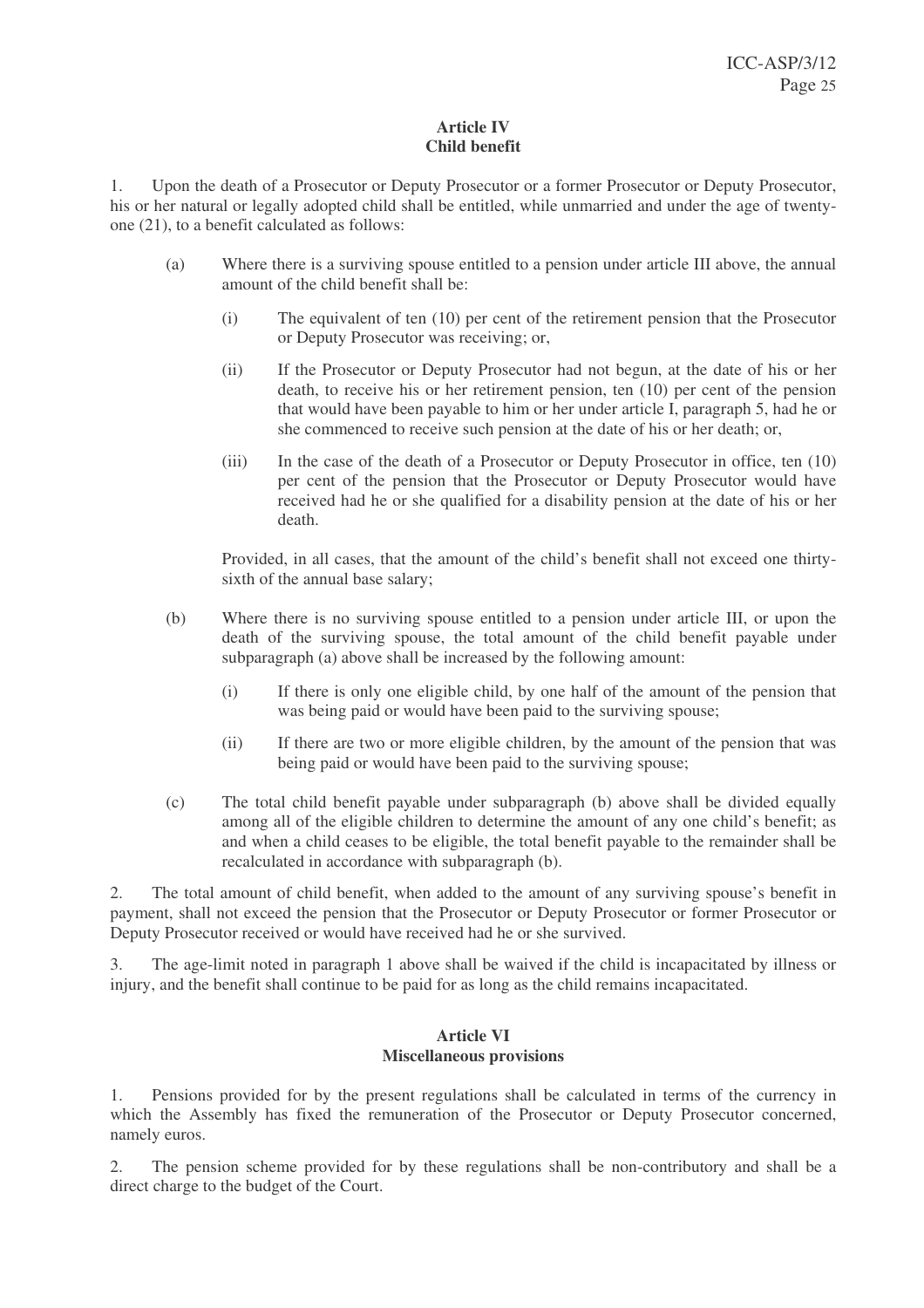# **Annex III**

# **Draft conditions of service and compensation of the Registrar of the International Criminal Court 1**

The conditions of service and compensation of the Registrar embody the fundamental conditions of service of the Registrar of the International Criminal Court (hereinafter: the "Court"), in accordance with articles 43 and 49 of the Rome Statute.

#### **I. Use of terms**

1. "The Registrar" shall mean the Registrar of the Court within the meaning of article 43 of the Rome Statute.

2. "Annual salary" shall mean, for the purpose of calculating the pension entitlement, the annual remuneration, exclusive of any allowances, fixed by the Assembly and received by the Registrar at the time he or she ceases to hold office.

3. "Spouse" shall be a partner by marriage recognized as valid under the law of the country of nationality of the Registrar or by legally recognized domestic partnership contracted by the Registrar under the law of the country of his or her nationality.

### **II. Residence of the Registrar**

1. The Registrar shall take up residence in the Netherlands within sufficient proximity to the seat of the Court to be available to attend the Court at short notice in order to discharge his or her duties under the Rome Statute and the Rules of Procedure and Evidence.

2. Residence status is defined as the establishment, through acquisition or long-term lease, of a permanent residence, coupled with the declaration by the Registrar of resident status.

# **III. Emoluments**

1. The annual remuneration of the Registrar shall be  $\epsilon$ 135,000 net.

#### **IV. Travel costs and subsistence benefits**

1. The Registrar shall be entitled to payment of travel expenses and subsistence benefits as set forth in the travel and subsistence regulations for the Registrar of the International Criminal Court, attached as appendix 1 hereto.

<sup>&</sup>lt;sup>1</sup> This document does not address the conditions of service of the Deputy Registrar for two reasons: first, the post of Deputy Registrar is not envisaged in the 2005 budget, second, the Rome Statute and the Rules of Procedure and Evidence of the Court do not specify the duration of the term of office of the Deputy Registrar nor do they regulate whether he or she can be re-elected. It is therefore not be possible to calculate the pension entitlements for the Deputy Registrar at this stage.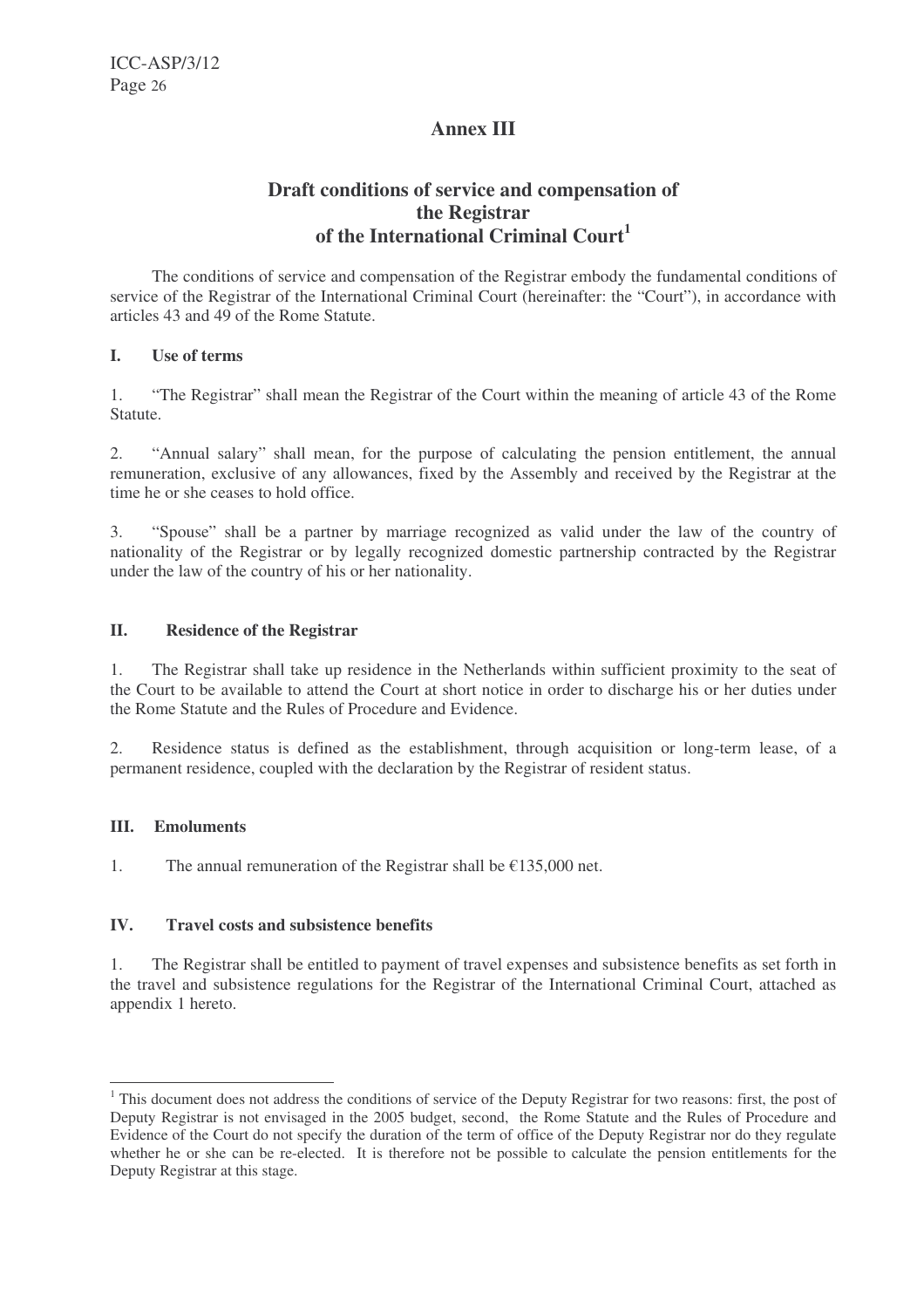### **V. Pension scheme**

1. The Registrar shall, upon retirement, be entitled to receive a pension as set forth in the pension scheme regulations for the Registrar of the International Criminal Court, attached as appendix 2 hereto.

2. Pensions in payment shall be automatically revised by the same percentage and at the same date as remuneration adjustments.

### **VI. Surviving spouse's pension**

1. Upon the death of the Registrar or a former Registrar, the surviving spouse shall be entitled to a surviving spouse's pension as set forth in the pension scheme regulations for the Registrar of the International Criminal Court, attached as appendix 2 hereto.

### **VII. Child benefit**

1. Upon the death of the Registrar or a former Registrar, his or her natural or legally adopted child shall be entitled to a child benefit as set forth in the pension scheme regulations for the Registrar of the International Criminal Court, attached as appendix 2 hereto.

### **VIII. Survivor's benefit**

1. In the event of the death of a the Registrar, eligible survivor(s), as defined in paragraph 2 below, shall be compensated in the form of a lump-sum payment equivalent to one month of base remuneration for each year of service, subject to a minimum payment equivalent to one month of base remuneration and a maximum of nine months of base remuneration.

2. For the purposes of paragraph 1 above, eligible survivor shall include the surviving spouse of the Registrar, provided that the spouse was married to the Registrar at the date of the Registrar's death, and natural or legally adopted children of the deceased Registrar who are unmarried and who have not reached the age of twenty-one (21) years as of the date of the Registrar's death.

#### **IX. Education allowance**

1. The Registrar shall be entitled to an education grant for the benefit of his or her children equivalent to that applicable to United Nations officials.

#### **X. Health insurance**

1. The Registrar shall be responsible for his or her own health insurance arrangements.

# **XI. Leave**

1. Annual leave shall accrue to the Registrar at the rate of eight (8) weeks a year.

2. Annual leave may be accumulated, provided that not more than eighteen (18) weeks of such leave shall be carried forward to the following year.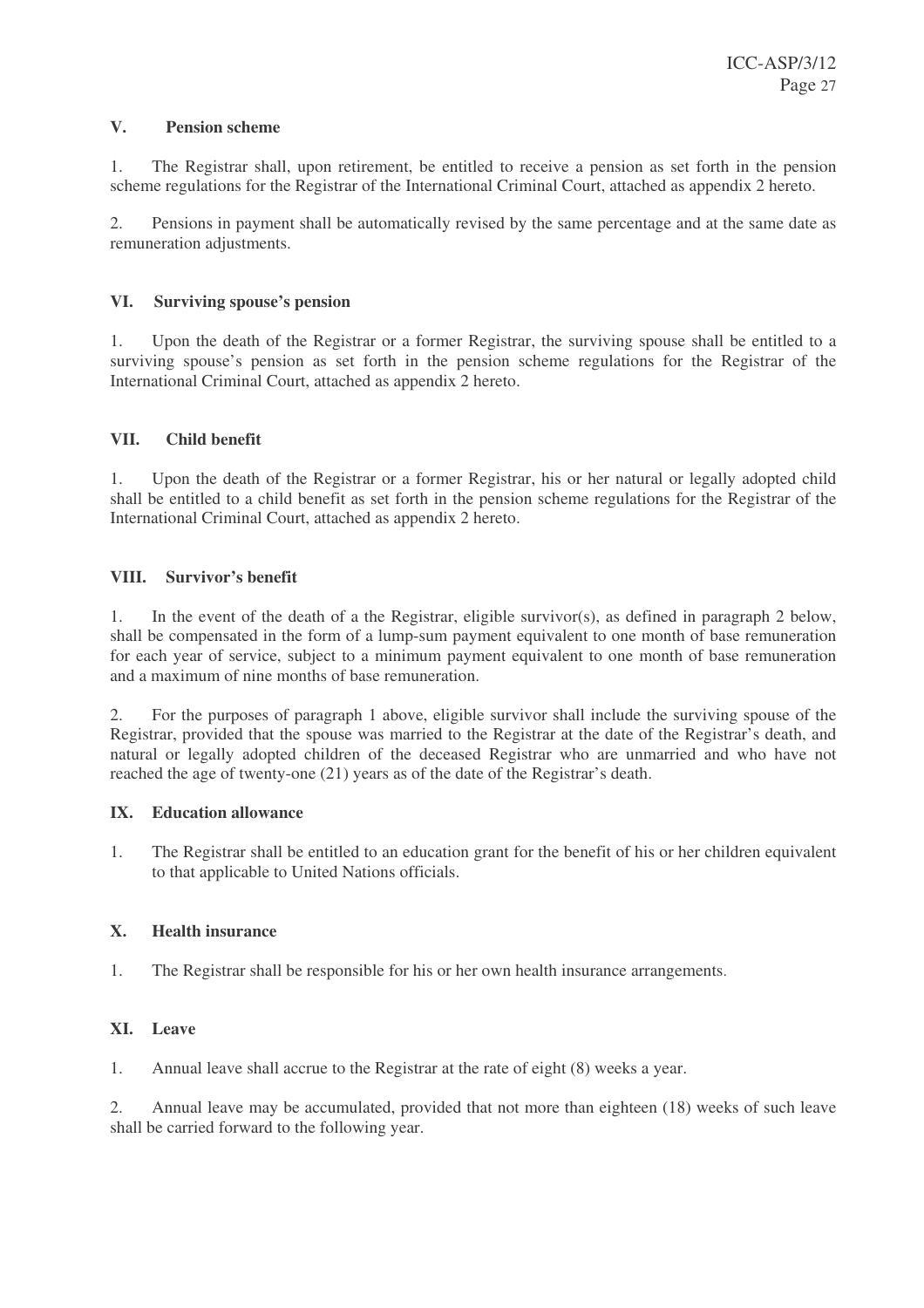### **XII. Entry into force**

1. The conditions of service and compensation of the Registrar of the International Criminal Court, embodying the fundamental conditions of service of the Registrar as set forth in this document, including its appendices, shall enter into force upon the adoption of this document by the Assembly.

### **XIII. Revisions**

1. The Conditions of Service of the Registrar of the International Criminal Court shall be reviewed by the Assembly concurrently with its review of the conditions of service and compensation of judges of the International Criminal Court.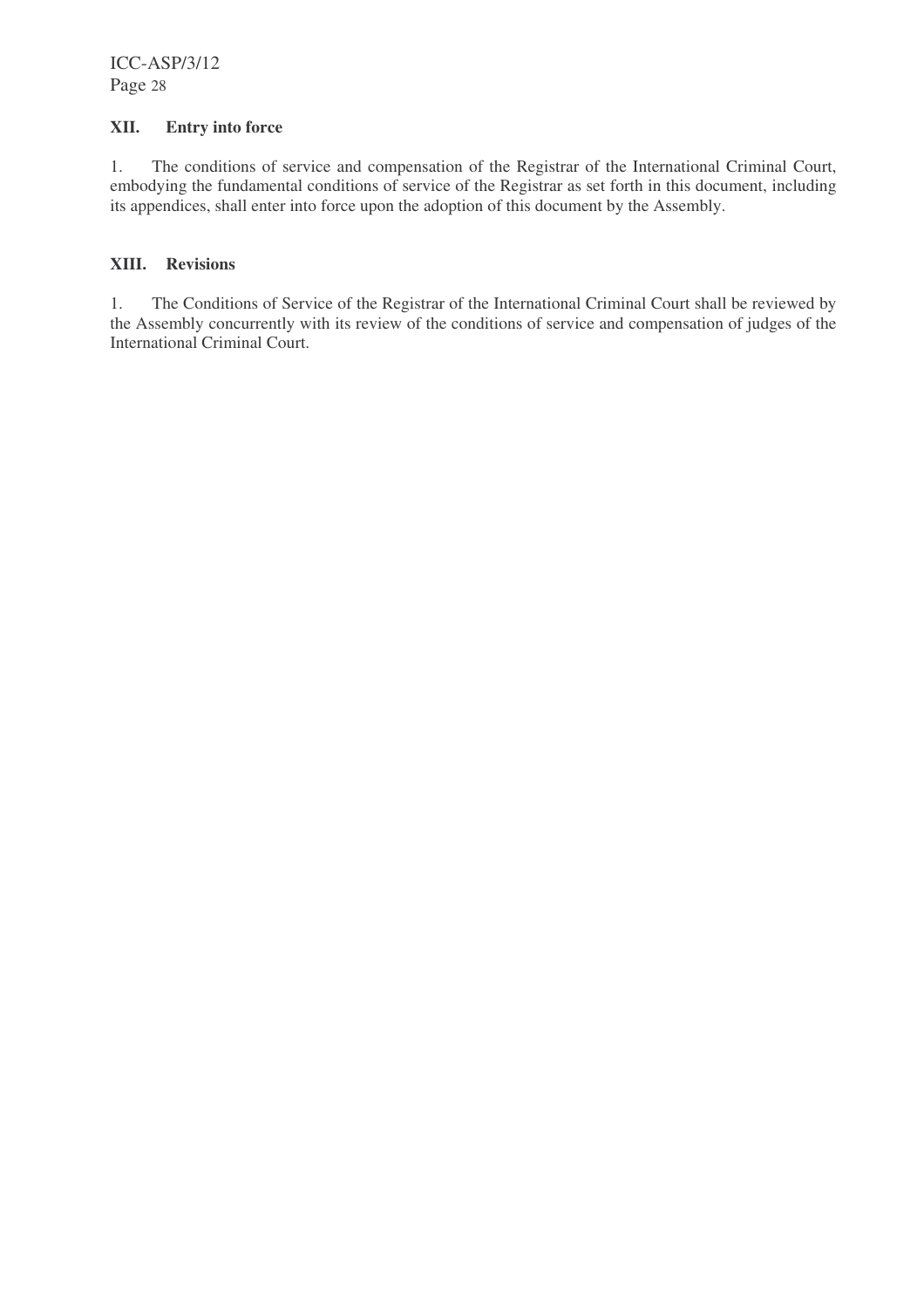# **Draft travel and subsistence regulations for the Registrar of the International Criminal Court**

#### **Article I Travel expenses**

1. The Court shall pay, subject to the conditions of these regulations, the travel expenses of the Registrar necessarily incurred on duly authorized journeys. The following shall be deemed to be duly authorized journeys by the Registrar:

- (a) A trip from his or her declared home, at the time of appointment, to the seat of the Court, in connection with the transfer of his or her residence;
- (b) A round trip every second calendar year after the year of appointment from the seat of the Court to his or her declared home at the time of appointment;
- (c) Upon termination of his or her appointment, a trip from the seat of the Court to his or her declared home at the time of appointment, or to any other place provided that the cost of the journey is not greater than the cost of the trip to his or her declared home at the time of appointment;

Where the spouse and/or dependent children of the Registrar reside with him or her at the seat of the Court, the Court shall reimburse the travel expenses for trips undertaken in conjunction with (a), (b) and (c) of this paragraph;

(d) Other journeys on official business of the Court.

2. In all cases, payment by the Court of travel expenses shall comprise the cost of trips actually undertaken, subject to the following maximum entitlements:

- (a) The cost of business-class travel, including the expenses normally associated with travel. The cost of transportation of baggage in excess of the weight or size carried free by transportation companies will not be allowable as an expense unless the excess is necessarily carried for official business reasons;
- (b) Travel shall be by the most cost-effective and time-efficient means and route.

#### **Article II Subsistence allowances**

1. A daily subsistence allowance shall be paid to the Registrar while on official travel under article I, paragraph 1, subparagraphs (a), (c) and (d) of this appendix. The allowance will be regarded as covering all charges for meals, lodging, local transportation costs and gratuities, and other personal expenses.

2. The daily subsistence allowance will be payable under the conditions and at rates equivalent to the standard travel subsistence allowance rates for United Nations officials, as set forth in the Administrative Instruction regarding official travel for the Court. This rate will be reduced in the event that board and/or lodging are provided for. The allowance shall normally be payable in euros.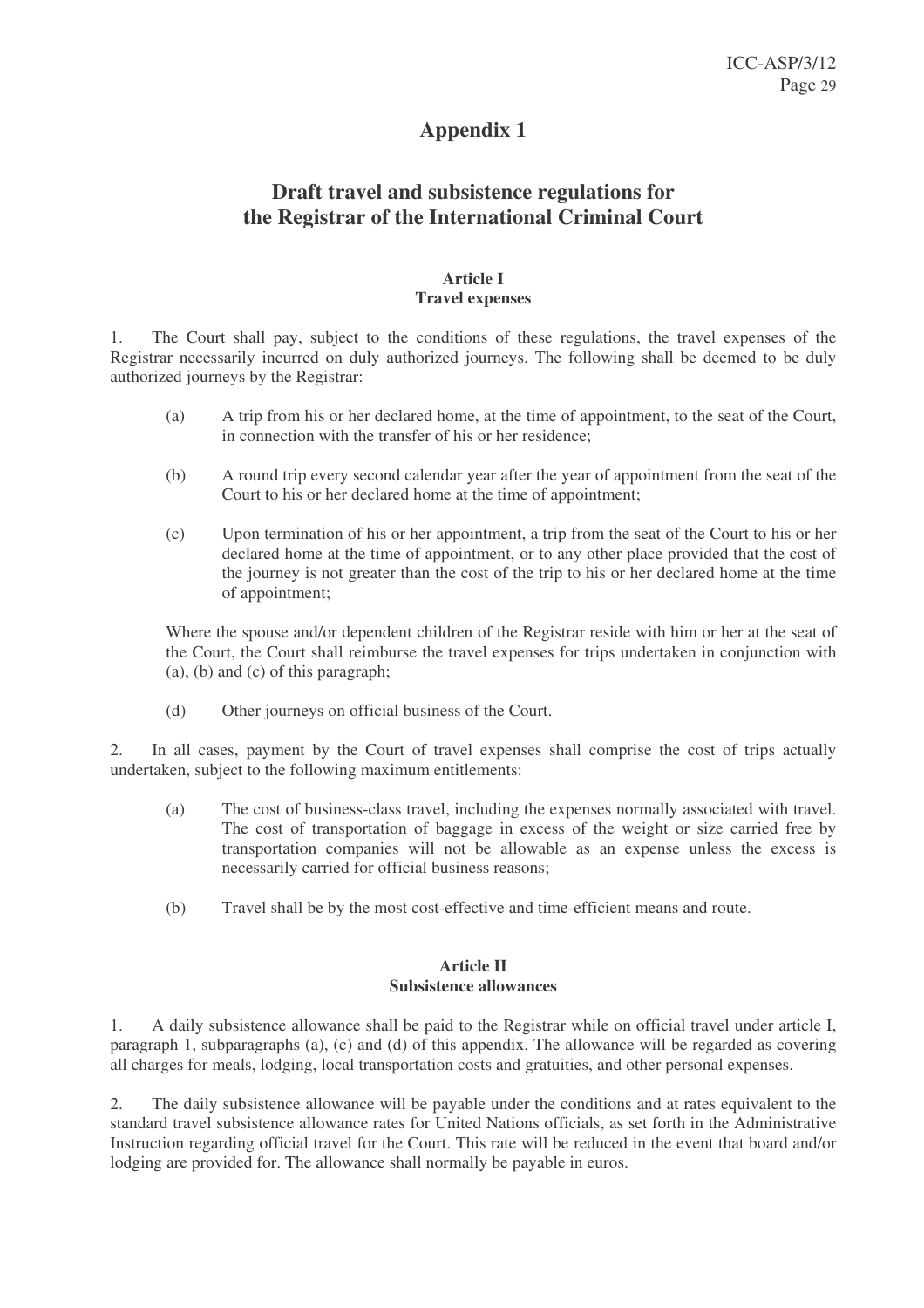3. After an extended period of time in any one location, the daily subsistence allowance will be reduced in accordance with the United Nations common system.

4. Where the Registrar, undertaking an official journey under article I, paragraph 1, subparagraph (a), (b) or (c) of this appendix, is accompanied by a spouse and/or dependent children, a subsistence allowance of one half of the appropriate rate payable to the Registrar concerned in respect of that journey will be payable for each dependant; where these dependants are travelling unaccompanied on an authorized journey, the full rate of subsistence allowance will be payable in respect of one adult and one half of that rate in respect of each other dependant.

#### **Article III Removal and assignment**

1. A Registrar residing in the Netherlands in accordance with article II of the conditions of service and compensation of the Registrar of the International Criminal Court shall be entitled to the following:

- (a) Removal costs of household goods and personal effects to the seat of the Court from his or her home equivalent to those applicable to United Nations officials at the Assistant Secretary-General (ASG) level;
- (b) An assignment grant to cover relocation expenses, in accordance with terms and conditions equivalent to those applicable to United Nations officials at the ASG level;
- (c) Upon termination of appointment, removal costs of household goods and personal effects from the seat of the Court to his or her declared home at the time of appointment (or any other country where he or she may choose to have his or her residence if less expenditure is entailed).

#### **Article IV Relocation upon completion of service**

A Registrar who has taken up and maintained residence at the seat of the Court for at least five (5) continuous years during service with the Court shall receive a lump sum equivalent to eighteen (18) weeks of annual net base remuneration upon completion of appointment and relocation outside the Netherlands. A Registrar who has taken up and maintained residence at the seat of the Court for nine (9) continuous years or more during service with the Court shall receive the equivalent of twenty-four (24) weeks of annual net base remuneration upon completion of appointment and relocation outside the Netherlands.

# **Article V Submission and payment of accounts**

A detailed expense account must be rendered in support of each claim for reimbursement of travel expenses or subsistence allowance as soon as possible after completion of the travel or removal. The claims should show every item of expense, except where such expenses are covered by a subsistence allowance, and every advance drawn from any source of the Court, and must, as far as possible, be supported by receipts showing the service to which the payment is related. All expenses must be shown in the actual currency in which they were made and must be certified as having been necessarily and solely incurred in the discharge of the official business of the Court.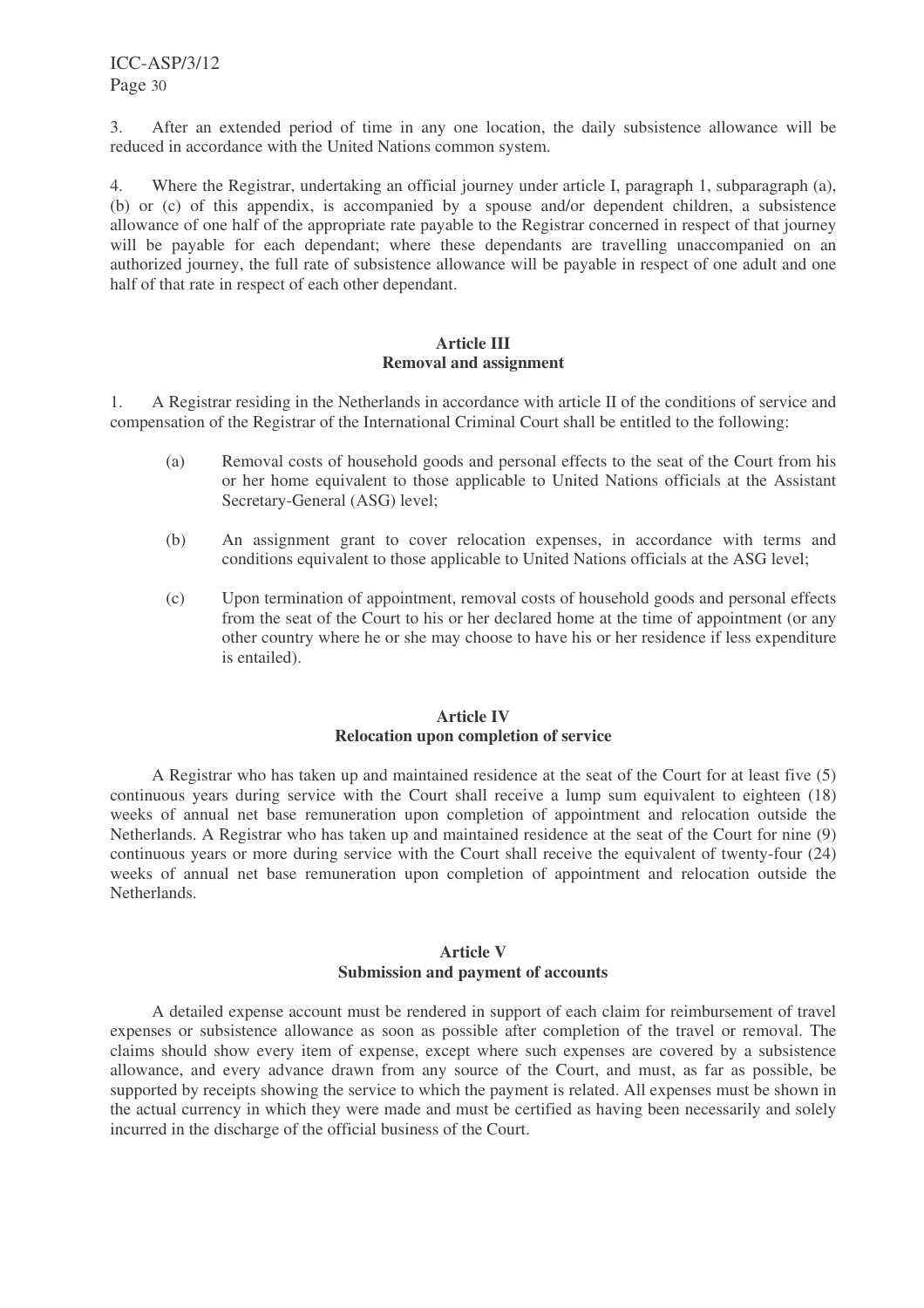# **Draft pension scheme regulations for the Registrar of the International Criminal Court**

#### **Article I Retirement pension**

1. A Registrar who has ceased to hold office and who has reached the age of sixty (60) shall be entitled during the remainder of his or her life, subject to paragraph 6 below, to a retirement pension payable monthly provided that he or she:

- (a) Has completed at least three (3) years of service;
- (b) Has not been required to relinquish his or her appointment for reasons other than the state of his or her health.

2. A Registrar who has completed a full five-year term shall be entitled to a retirement pension equal to five eighteenths  $(5/18)$  of his or her annual salary.<sup>2</sup>

3. If a Registrar is re-elected, he or she shall be entitled to two forty-fifths (2/45) of his or her annual salary<sup>3</sup> for every additional year served as Registrar up to a maximum retirement pension amounting to one half of his or her annual salary. No additional pension shall be paid if the Registrar has completed more than ten years of service.

4. A proportional reduction shall be applied if a Registrar has not completed a full five-year term, provided that the Registrar has served for at least three (3) years.

5. A Registrar who ceases to hold office before attaining the age of sixty (60) and who would be entitled to a retirement pension when he or she reached that age may elect to receive a pension from any date after the date on which he or she ceases to hold office. Should he or she so elect, the amount of such pension shall be that amount which has the same actuarial value as the retirement pension that would have been paid to him or her at the age of sixty (60).

 $2$  The pension of the Registrar has been established based on the calculation of the pension of the judges of the Court taking into consideration the difference in length of terms (5 year term of the Registrar versus 9 year term of the judges). Judges receive as a retirement pension one half of their annual salary after having served a full nine-year term. The Registrar should therefore receive five ninths (5/9) of half of his or her annual salary which is equal to five eighteenths (5/18) of his or her annual salary after having served a full term of five years.

 $3$  If the Registrar is re-elected, he or she should have the right to increase his or her retirement pension up to the maximum of half of his or her salary. Judges receive the maximum retirement pension equal to half of their annual salary after they have served one full term, i.e. 9 years. Consequently, it appears to be reasonable to grant to the Registrar, after he or she has served a full second term, i.e. 10 years in total, the maximum retirement pension equal to half of his or her annual salary. Based on the fact that he or she is entitled to five eighteenths (5/18) of his or her annual salary, the remaining four eighteenths (4/18) (adding up to nine eighteenths (9/18) of the annual salary which is half of the annual salary) shall be acquired incrementally during the 5 years of the second term. The annual increment during the second term therefore amounts to two forty-fifths (2/45) of the annual salary (4/18 x  $1/5 = 4/90$  $= 2/45$ ).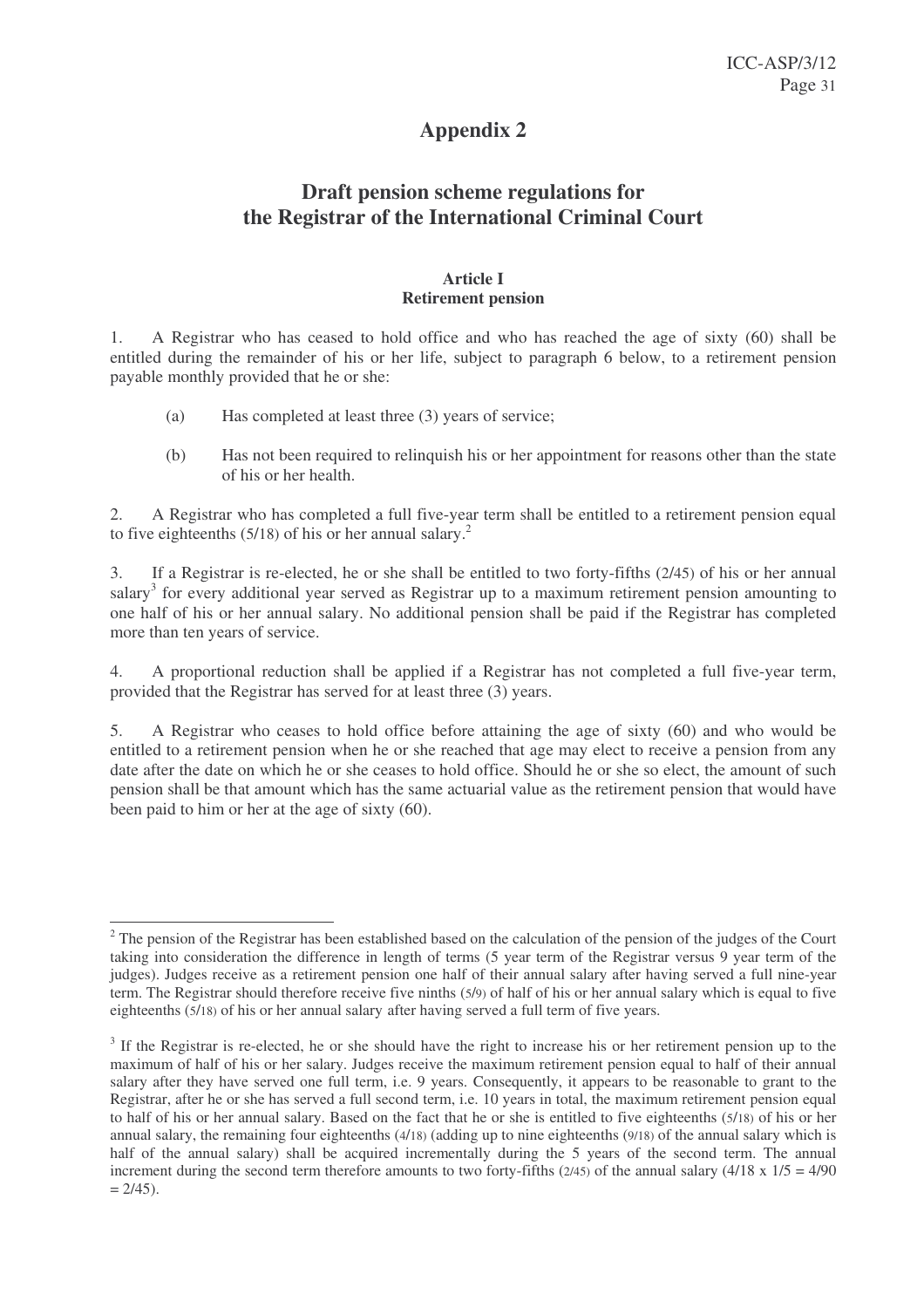6. No retirement pension shall be payable to a former Registrar who has been re-elected to office until he or she again ceases to hold office. At that time, the amount of his or her pension shall be calculated on the basis of his or her total period of service and shall be subject to a reduction equal in actuarial value to the amount of any retirement pension paid to him or her before he or she reached the age of sixty (60).

# **Article II Disability pension**

1. A Registrar found by the Presidency of the Court to be unable to perform his or her duties because of permanent ill-health or disability shall be entitled upon leaving office to a disability pension payable monthly.

2. The decision whether a Registrar is unable to perform his or her duties because of permanent illhealth or disability shall be based on two medical opinions, one issued by a medical doctor designated by the Presidency and the other issued by a medical doctor of the Registrar's choice. In the event that the two opinions differ, a third medical opinion shall be obtained through a medical doctor mutually agreed upon by the Presidency and the Registrar.

3. The amount of the disability pension shall be equal to the amount of the retirement pension that would have been payable to the Registrar concerned had he or she, at the time of leaving office, completed the term for which he or she had been elected.

### **Article III Surviving spouse's pension**

1. Upon the death of a married Registrar who was entitled to a retirement pension, the surviving spouse, provided he or she was the spouse at the date that the former Registrar's service ended, shall be entitled to a surviving spouse's pension calculated as follows:

- (a) If the Registrar had not begun, at the date of his or her death, to receive his or her retirement pension, the surviving spouse's pension shall amount to one half of the pension that would have been payable to the Registrar under article I, paragraph 5, above, had the Registrar commenced receiving such pension on the date of his or her death, provided that the surviving spouse's pension shall not be less than one twelfth of the annual salary;
- (b) If the Registrar had begun to receive his or her retirement pension under article I, paragraph 5, above, before he or she reached the age of sixty (60), the surviving spouse's pension shall amount to one half of the amount of such pension, but shall not be less than one twelfth of the annual salary;
- (c) If the Registrar had reached the age of sixty (60) when he or she began to receive his or her retirement pension, the surviving spouse's pension shall amount to one half of a Registrar's pension, but shall not be less than one sixth of the annual salary.

2. Upon the death of a married Registrar, his or her surviving spouse shall be entitled to a surviving spouse's pension amounting to one half of the pension that a Registrar would have received had the Registrar become entitled to a disability pension at the time of his or her death, provided that the surviving spouse's pension shall not be less than one sixth of the annual salary.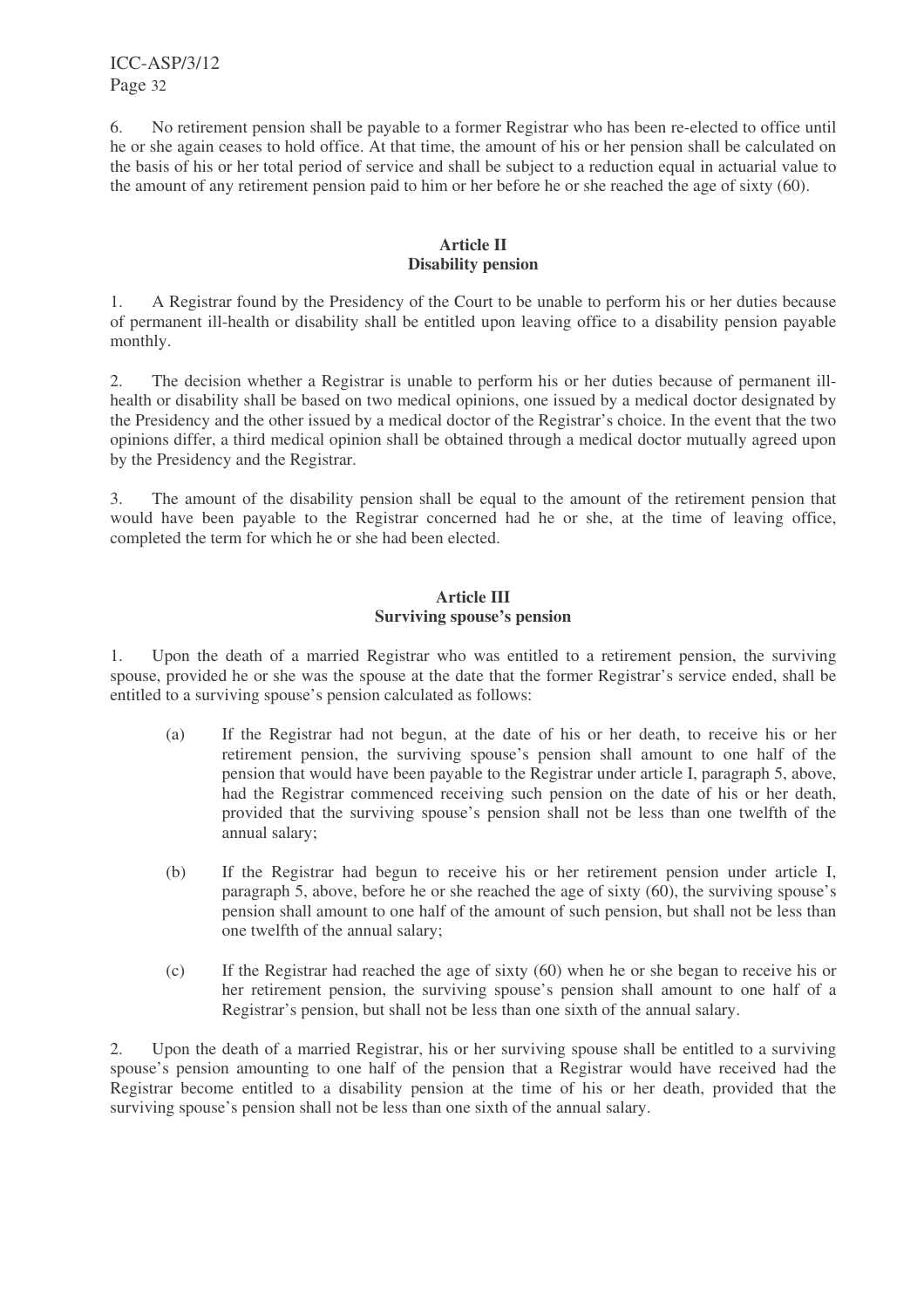3. Upon the death of a married former Registrar who was in receipt of a disability pension, the surviving spouse, provided he or she was the spouse at the date that the former Registrar's service ended, shall be entitled to a surviving spouse's pension amounting to one half of the pension that the former Registrar was receiving, provided that the surviving spouse's pension shall not be less than one sixth of the annual salary.

4. Upon remarriage, the surviving spouse's pension shall cease and the surviving spouse shall be granted a lump sum equal to twice the amount of his or her current annual benefit as final settlement.

# **Article IV Child benefit**

1. Upon the death of a Registrar or former Registrar, his or her natural or legally adopted child shall be entitled, while unmarried and under the age of twenty-one (21), to a benefit calculated as follows:

- (a) Where there is a surviving spouse entitled to a pension under article III above, the annual amount of the child benefit shall be:
	- (i) The equivalent of ten (10) per cent of the retirement pension that the Registrar was receiving; or,
	- (ii) If the Registrar had not begun, at the date of his or her death, to receive his or her retirement pension, ten (10) per cent of the pension that would have been payable to him or her under article I, paragraph 5, had he or she commenced to receive such pension at the date of his or her death; or,
	- (iii) In the case of the death of a Registrar in office, ten (10) per cent of the pension that the Registrar would have received had he or she qualified for a disability pension at the date of his or her death;

Provided, in all cases, that the amount of the child's benefit shall not exceed one thirtysixth of the annual base salary;

- (b) Where there is no surviving spouse entitled to a pension under article III, or upon the death of the surviving spouse, the total amount of the child benefit payable under subparagraph (a) above shall be increased by the following amount:
	- (i) If there is only one eligible child, by one half of the amount of the pension that was being paid or would have been paid to the surviving spouse;
	- (ii) If there are two or more eligible children, by the amount of the pension that was being paid or would have been paid to the surviving spouse;
- (c) The total child benefit payable under subparagraph (b) above shall be divided equally among all of the eligible children to determine the amount of any one child's benefit; as and when a child ceases to be eligible, the total benefit payable to the remainder shall be recalculated in accordance with subparagraph (b).

2. The total amount of child benefit, when added to the amount of any surviving spouse's benefit in payment, shall not exceed the pension that the Registrar or former Registrar received or would have received had he or she survived.

3. The age-limit noted in paragraph 1 above shall be waived if the child is incapacitated by illness or injury, and the benefit shall continue to be paid for as long as the child remains incapacitated.